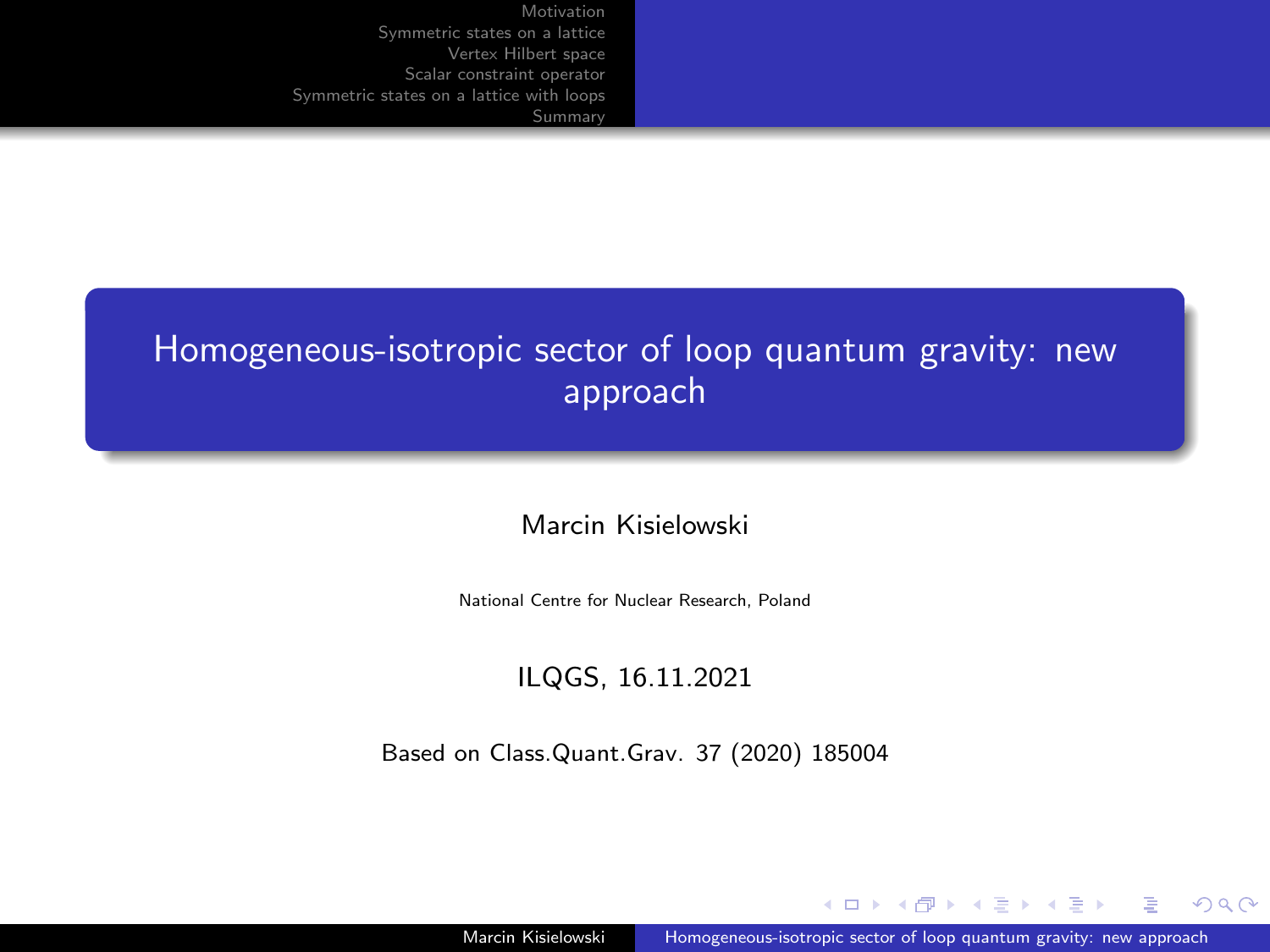#### [Motivation](#page-1-0)

<span id="page-1-0"></span>[Symmetric states on a lattice](#page-4-0) [Vertex Hilbert space](#page-11-0) [Scalar constraint operator](#page-15-0) [Symmetric states on a lattice with loops](#page-24-0)

# Section 1

#### **[Motivation](#page-1-0)**

Marcin Kisielowski [Homogeneous-isotropic sector of loop quantum gravity: new approach](#page-0-0)

メロトメ 御 トメ ミトメ ミト

E.

 $299$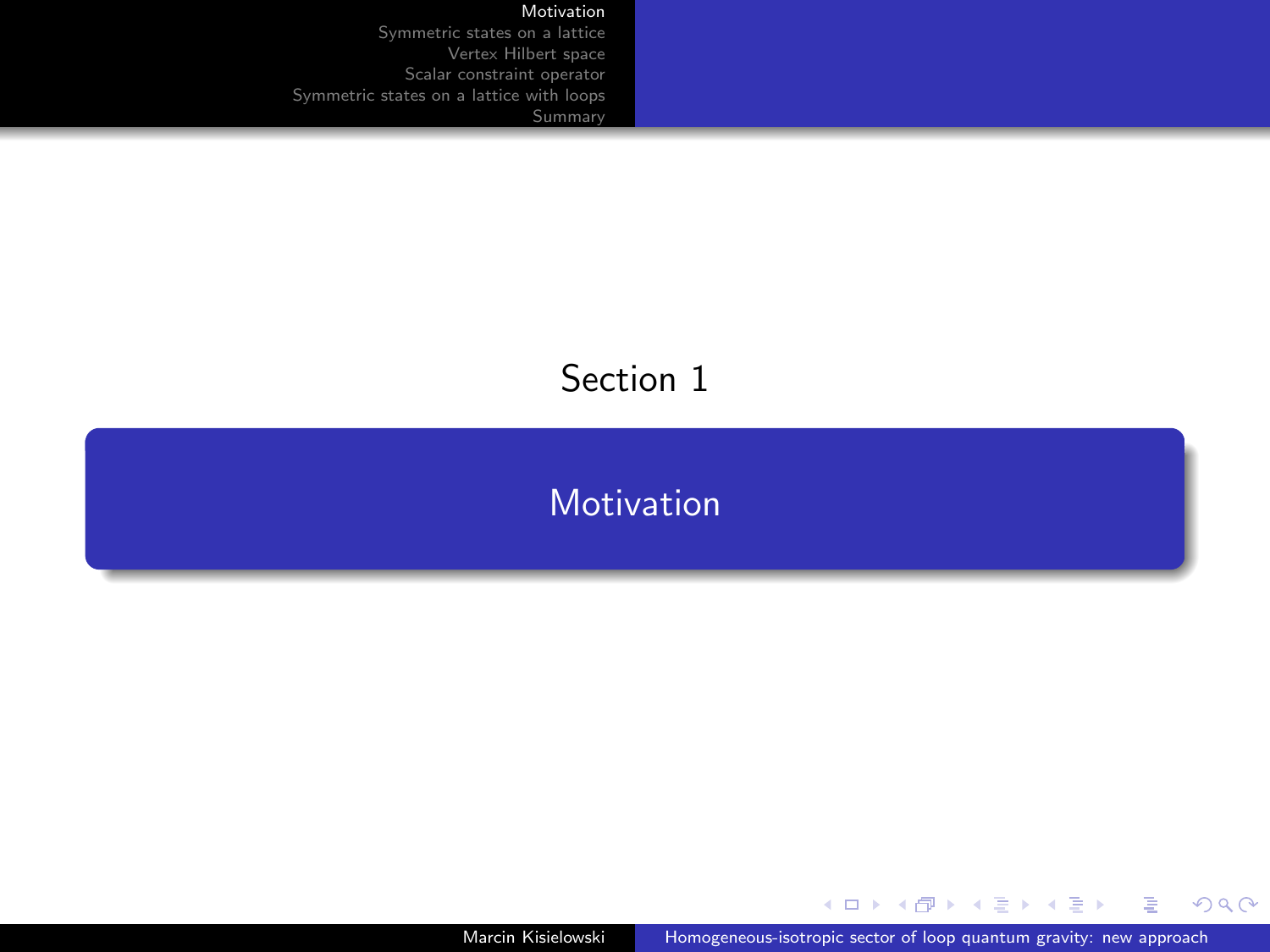#### **Motivation**

- Promising candidates for the models of Quantum Gravity have been proposed in the canonical Loop Quantum Gravity:
	- Giesel K and Thiemann T 2010 Class. Quant. Grav. 27 175009,
	- Domagala M, Giesel K, Kaminski W and Lewandowski J 2010 Phys. Rev. D82 104038.
- M. Domagala, K. Giesel, W. Kaminski and J. Lewandowski, Gravity quantized: Loop Quantum Gravity with a Scalar Field: "In the LQC models of the homogeneous massless scalar field coupled to gravity, big bang turns out to be replaced by big bounce, as the result of the quantum gravity effects. Now, with our model, we can consider the same system of fields from the point of view of the full theory, without the symmetry reduction. Similarly, we can also consider the quantum gravitational collapse, quantum black holes, and theory entropy. All those cases are manageable within our model, and the only difficulty is of a technical nature."
- We focus on a class of physical Hamiltonians which seem to be technically simpler: Lewandowski J and Sahlmann H 2015 Phys. Rev. D91 044022; Alesci E, Assanioussi M, Lewandowski J and Mäkinen I 2015 Phys. Rev. D91 124067; Assanioussi M, Lewandowski J and Mäkinen I 2015 Phys. Rev. D92 044042; Assanioussi M. Lewandowski J and Mäkinen I 2017 Phys. Rev. D96 024043.

**A BA A BA**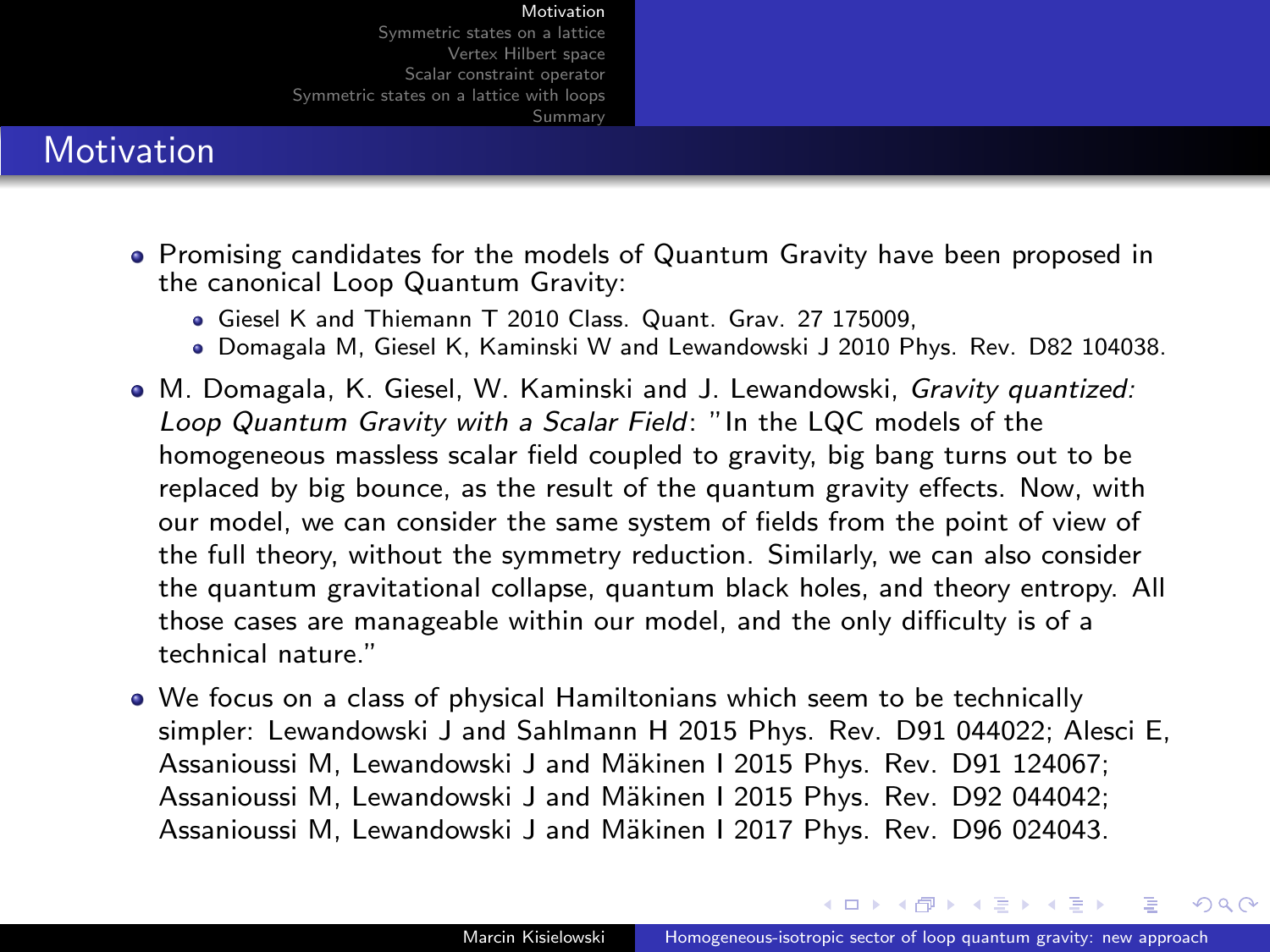#### **Outline**



- 2 [Symmetric states on a lattice](#page-4-0)
- <sup>3</sup> [Vertex Hilbert space](#page-11-0)
- <sup>4</sup> [Scalar constraint operator](#page-15-0)
- <sup>5</sup> [Symmetric states on a lattice with loops](#page-24-0)



 $QQ$ 

Ξ

化重复 化重复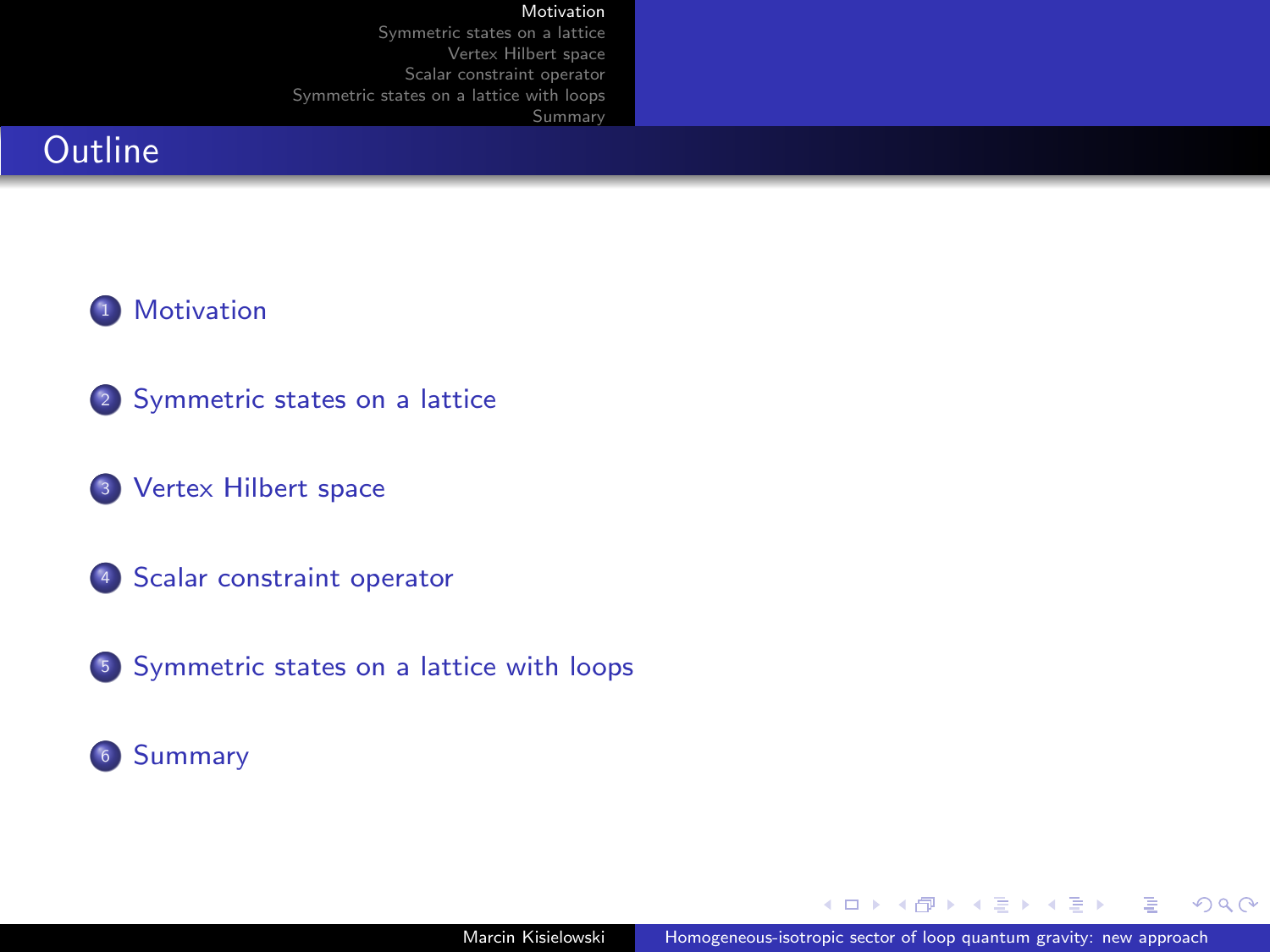# Section 2

# <span id="page-4-0"></span>[Symmetric states on a lattice](#page-4-0)

 $\left\{ \begin{array}{ccc} 1 & 0 & 0 \\ 0 & 1 & 0 \end{array} \right.$ 

 $299$ 

Þ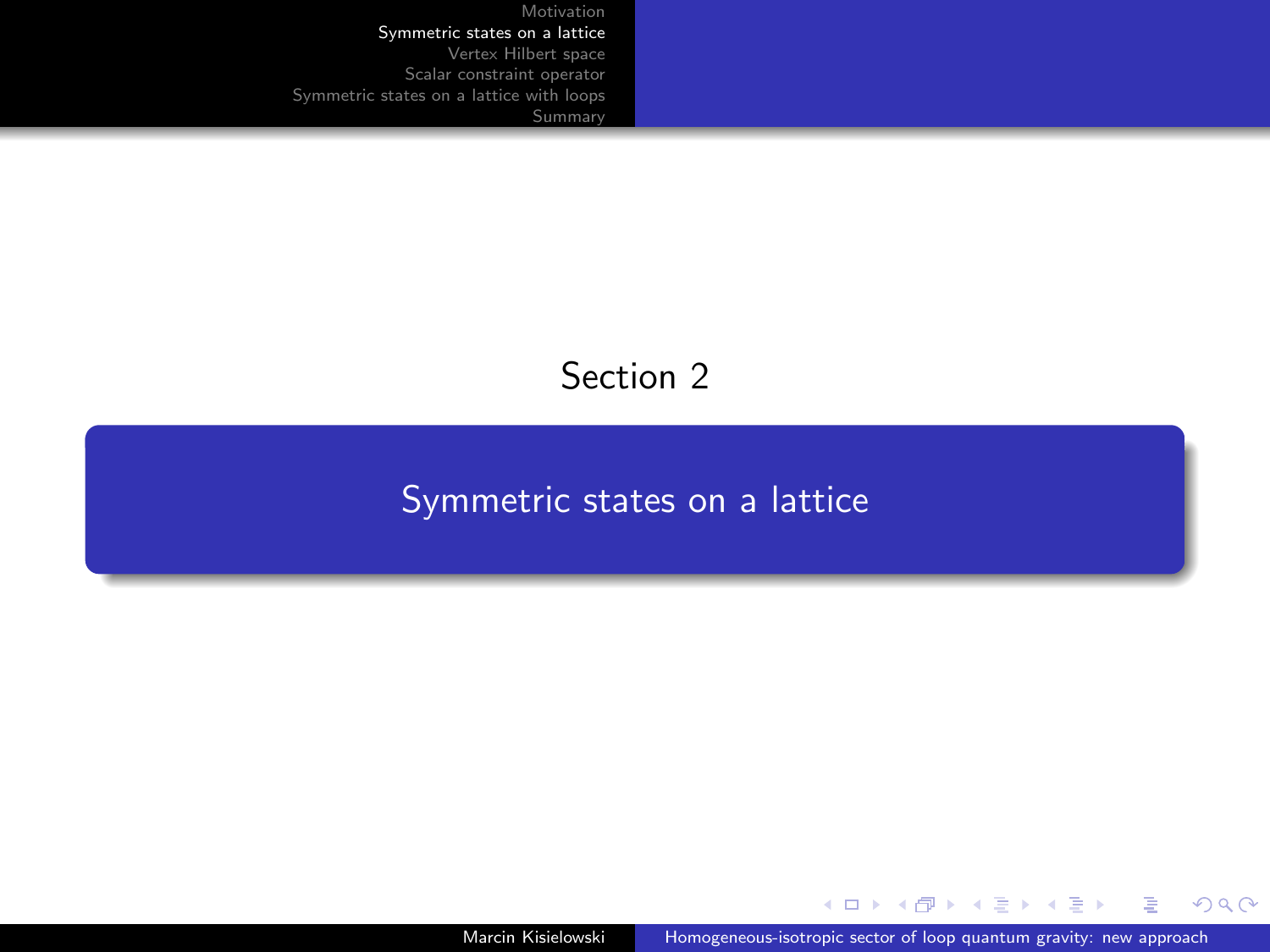#### The lattice

Our spatial manifold will be the 3-torus:

$$
\Sigma=\mathbb{T}^3.
$$

It will be convenient to consider it as a quotient space. Given a real number  $a \in \mathbb{R}$ , let us consider a subgroup of the group of translations  $\mathcal{T}_a=\set{\mathcal{T}_{(p a, q a, r a)}: p, q, r \in \mathbb{Z}},$ where  $T_v$  denotes a translation by a vector v. The quotient space  $\mathbb{R}^3/\mathcal{T}_a$  is diffeomorphic to  $\mathbb{T}^3$ :

$$
\mathbb{T}^3 = \mathbb{R}^3/\mathcal{T}_a.
$$

Let us fix a number  $\epsilon \in \mathbb{R}$  such that  $\frac{1}{\epsilon} \in \mathbb{N}^+$ . Let us consider an infinite cubical lattice  $\widetilde{\Gamma}$  in  $\mathbb{R}^3$  such that the coordinates of the nodes are

$$
(p \epsilon a, q \epsilon a, r \epsilon a),
$$

where  $p, q, r \in \mathbb{Z}$ , This lattice naturally descends to a lattice on  $\mathbb{T}^3 = \mathbb{R}^3/\mathcal{T}_\mathsf{a}$ . We will denote the corresponding lattice on  $\mathbb{T}^3$ by Γ.

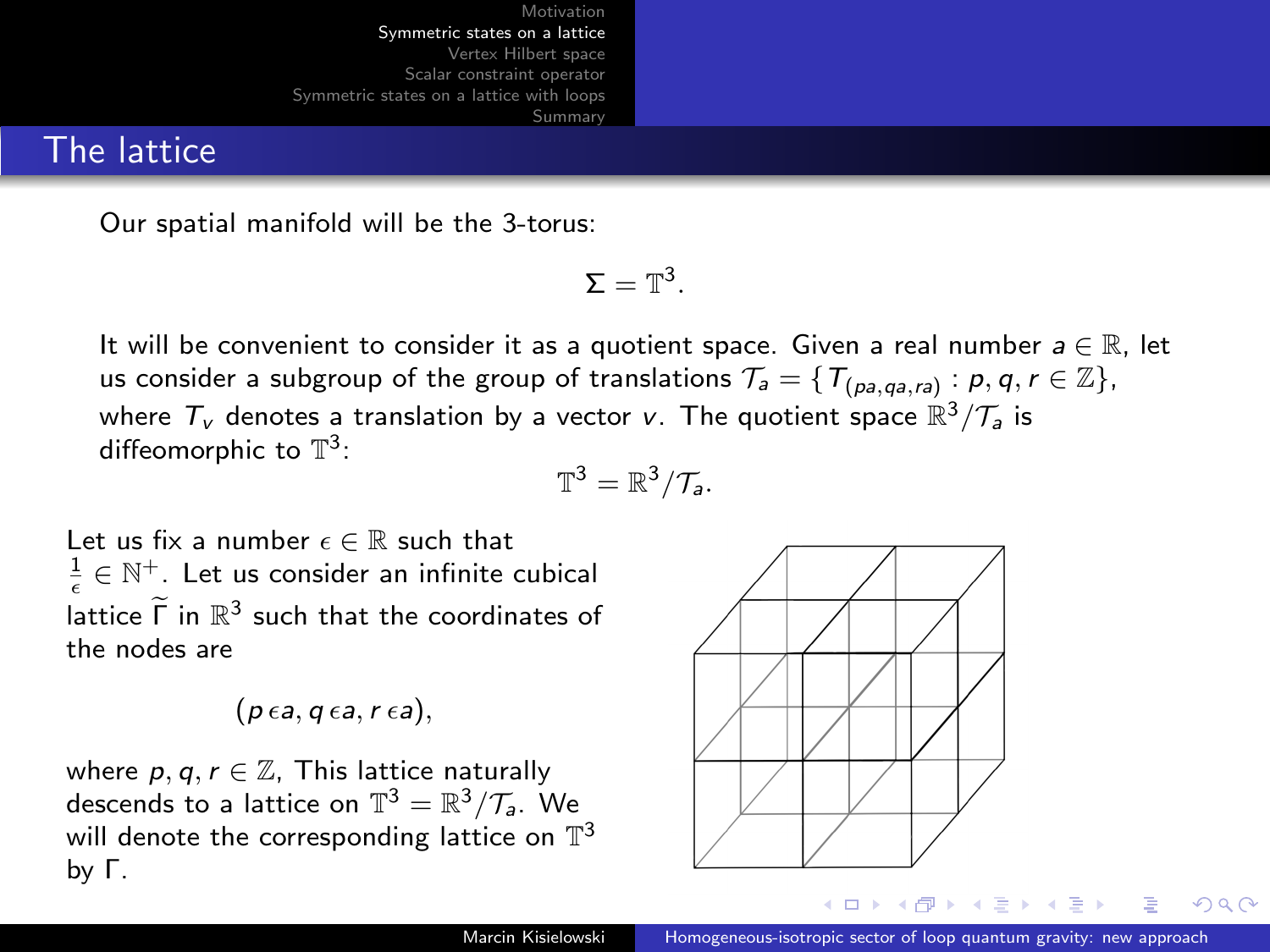

The symmetry group

We consider a group  $O_{\text{cube}}$  of orientation preserving symmetries of a cube. This group is a subgroup of a group generated by matrices

$$
R_0=\begin{pmatrix} 1 & 0 & 0 \\ 0 & 1 & 0 \\ 0 & 0 & -1 \end{pmatrix}, R_1=\begin{pmatrix} 1 & 0 & 0 \\ 0 & 0 & 1 \\ 0 & 1 & 0 \end{pmatrix}, R_2=\begin{pmatrix} 0 & 1 & 0 \\ 1 & 0 & 0 \\ 0 & 0 & 1 \end{pmatrix}
$$

formed by matrices of determinant 1. The subgroup of the Euclidean group  $\mathcal{T}_{\epsilon a} \rtimes O_{\text{cube}}$  acting in  $\mathbb{R}^3$  preserves the infinite lattice  $\widetilde{\Gamma}$ . Let us denote by  $\mathcal{T}_{\epsilon}$  the quotient group:

$$
\mathcal{T}_{\epsilon}:=\mathcal{T}_{\epsilon a}/\mathcal{T}_{a}.
$$

The group

 $\mathcal{T}_{\epsilon} \rtimes O_{\text{cube}}$ 

is a subgroup of isometries of  $\mathbb{T}^3=\mathbb{R}^3/\mathcal{T}_\mathsf{a}$  equipped with the canonical flat metric (the metric for which  $\pi : \mathbb{R}^3 \to \mathbb{R}^3/\mathcal{T}_a$  is the Riemannian covering map). The group  $\mathcal{T}_{\epsilon} \rtimes O_{\text{cube}}$  preserves the lattice Γ.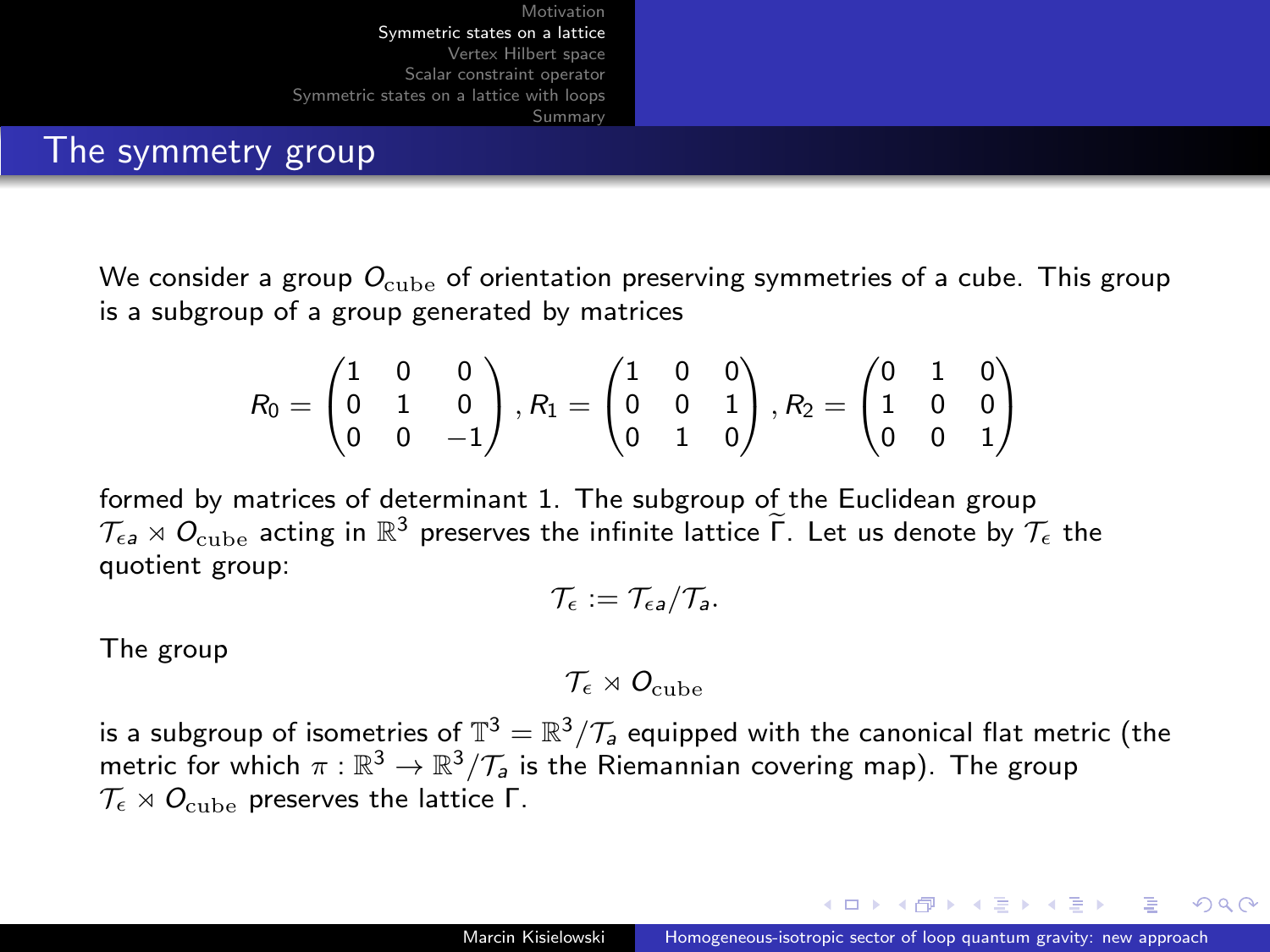#### Homogeneous-isotropic states

We will say that a spin network s defined on a cubical lattice is homogeneous-isotropic if it is invariant under  $\mathcal{T}_{\epsilon} \rtimes O_{\text{cube}}$  up to a phase, i.e. for any diffeomorphism  $g \in \mathcal{T}_{\epsilon} \rtimes O_{\text{cube}}$ 

$$
g^*|s>=e^{i\Phi_s(g)}|s>,
$$

where  $e^{i\Phi_s({\cal g})}$  is 1-dimensional unitary representation of the symmetry group  $\mathcal{T}_{\epsilon} \rtimes O_{\text{cube}}$ . For homogeneous isotropic spin networks it follows in particular that

$$
\forall_{\ell \in \text{Links}(\Gamma)} \dim \rho_{\ell} = 2j+1
$$

for a given fixed spin  $j$ . The phase, which we will choose, depends only on this spin  $j$ . Therefore, instead of writing  $\Phi_s(g)$  we will write  $\Phi_i(g)$ .

 $\lambda$  in the set of the  $\lambda$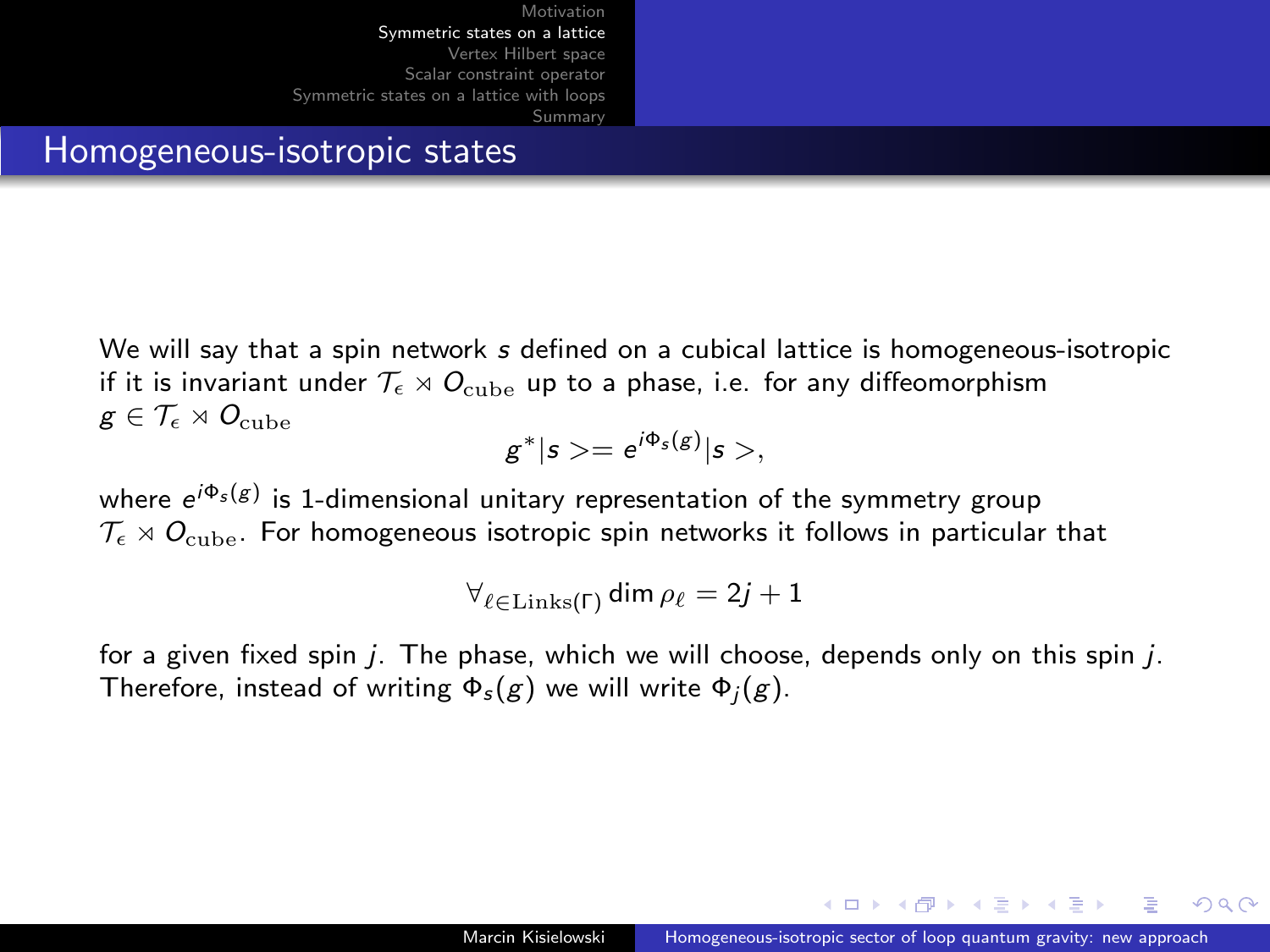

#### Symmetric intertwiners

Let us focus on the intertwiner space corresponding to a single node  $n$ . Let us denote the links incident at n by  $\ell_1, \ell_2, \ldots, \ell_6$ . Without loss of generality, we can assume that the coordinates of the node are  $(0, 0, 0)$  and that all links are outgoing from the node. To each group element  $g \in O_{\text{cube}}$  there corresponds a permutation of the links incident at the node n. We will denote the permutation corresponding to g by  $\sigma_{g}$ . We consider a projection operator  $P_j$  :  $\text{Inv}\left((\mathcal{H}_j)^{\otimes 6}\right)\to \text{Inv}\left((\mathcal{H}_j)^{\otimes 6}\right)$  acting on an intertwiner  $\iota$  in the following way:

$$
(P_j \iota)^{A_1...A_6} = \frac{1}{24} \sum_{g \in O_{\text{cube}}} e^{-i\Phi_j(g)} \iota^A_{\sigma_g^{-1}(1)} \cdots A_{\sigma_g^{-1}(6)}.
$$

The image of  $\text{Inv}\left((\mathcal{H}_{j})^{\otimes 6}\right)$  with the projection operator  $P_{j}$  will be denoted by  $\mathcal{H}_{j,0}^{\text{cube}}$ :

$$
\mathcal{H}_{j,0}^{\text{cube}}:=P_j(\text{Inv}\left((\mathcal{H}_j)^{\otimes 6}\right)).
$$

For homogeneous-isotropic states all nodes are labelled with the same symmetric intertwiner, an element of  $\mathcal{H}_{j,0}^{\text{cube}}.$ 

マーロー マーティング・コール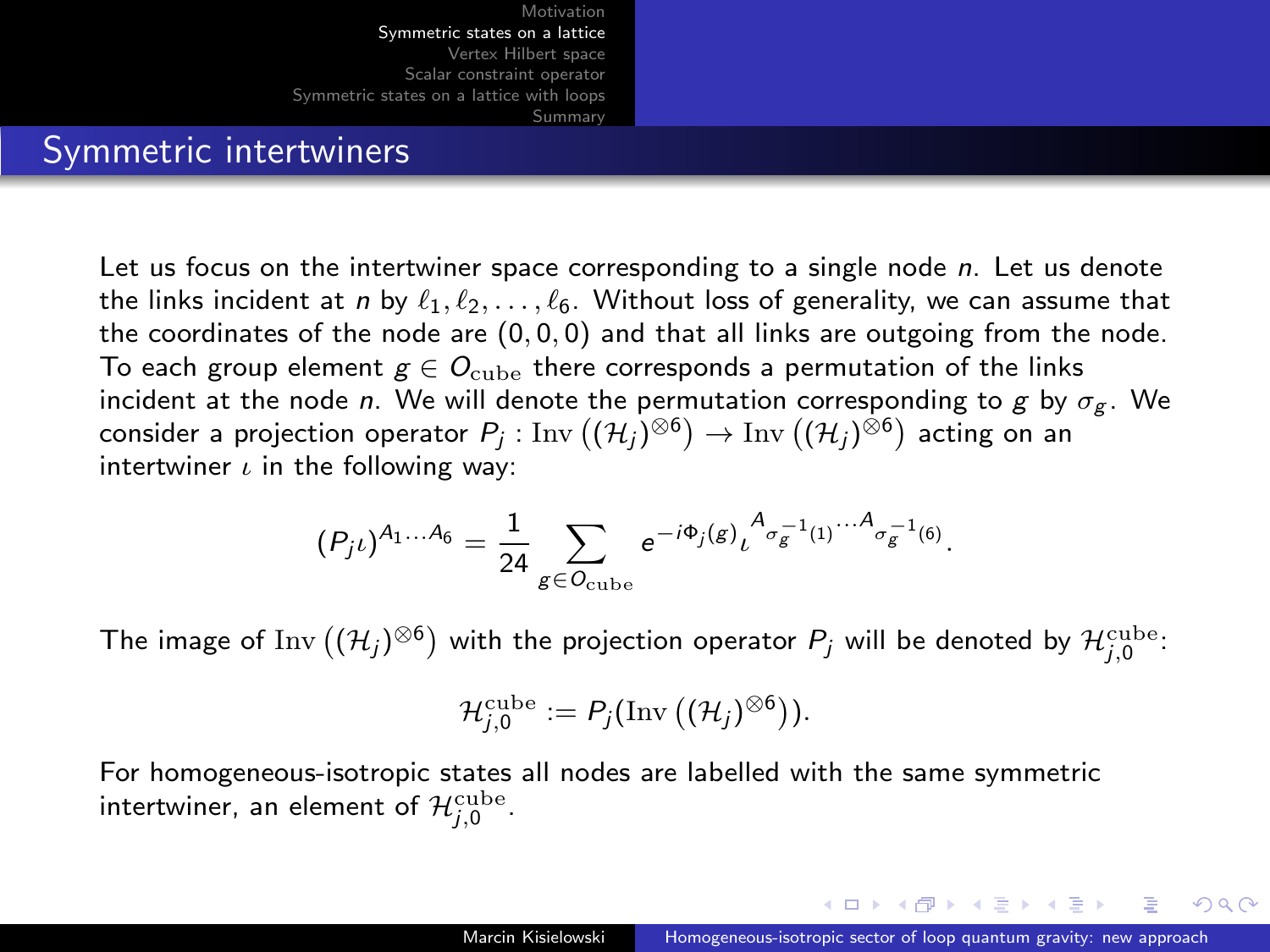#### Fixing the phase

Let us notice that the group  $O_{\text{cube}}$  is isomorphic to the group  $S_4$  of permutations of the 4 diagonals of the cube. To each element  $g \in O_{\text{cube}}$  we will assign a number  $sgn(g) = \pm 1$  equal to the sign of the corresponding permutation  $\nu_{\sigma}$  in  $S_4$ :

$$
\mathrm{sgn}(g):=\mathrm{sgn}(\nu_g).
$$

We choose the phase to be equal to

$$
e^{i\Phi_j(g)}=(\mathrm{sgn}(g))^{2j},
$$

where  $j$  is the spin assigned to each link. With this choice of phase the space  $\mathcal{H}_{j,0}^{\text{cube}}$ has at least two non-trivial elements. Both are the Livine-Speziale coherent intertwiners:

$$
|j,\vec{n}_1 \dots \vec{n}_6> := \int_{\text{SU}(2)} du \bigotimes_{i=1}^6 \rho_j(u) |j,\vec{n}_i> .
$$

First corresponds to a cube oriented in accordance with standard orientation of  $\mathbb{R}^3$ :

$$
\vec{n}_1 = \begin{pmatrix} 1 \\ 0 \\ 0 \end{pmatrix}, \ \vec{n}_2 = \begin{pmatrix} -1 \\ 0 \\ 0 \end{pmatrix}, \ \vec{n}_3 = \begin{pmatrix} 0 \\ 1 \\ 0 \end{pmatrix}, \ \vec{n}_4 = \begin{pmatrix} 0 \\ -1 \\ 0 \end{pmatrix}, \ \vec{n}_5 = \begin{pmatrix} 0 \\ 0 \\ 1 \end{pmatrix}, \ \vec{n}_6 = \begin{pmatrix} 0 \\ 0 \\ -1 \end{pmatrix}.
$$

Second corresponds to a cube with opposite orientation.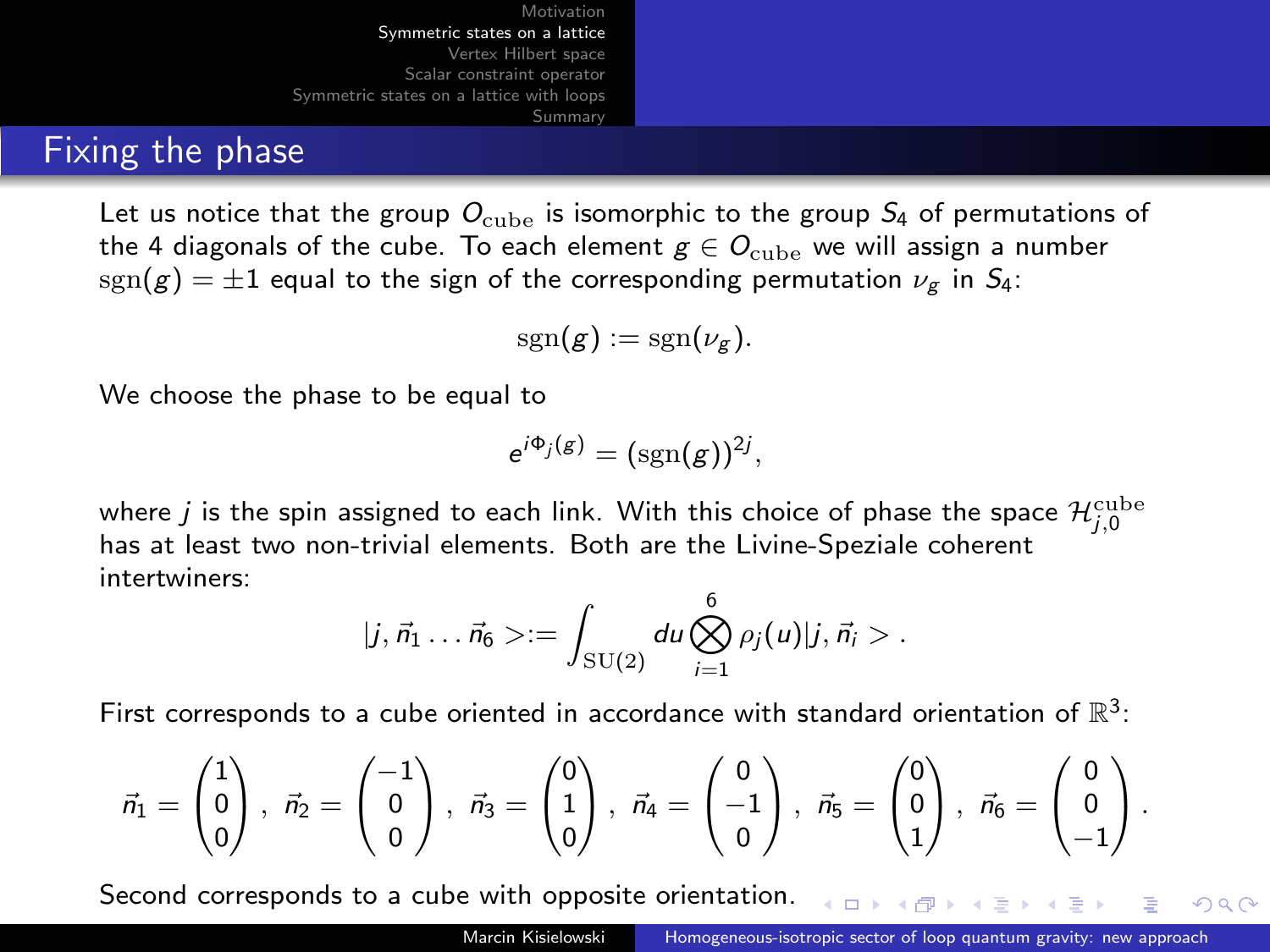Symmetry reduction in the space of invariants



Let us introduce a ratio

$$
r(j) = \frac{\dim \mathrm{Inv}\left((\mathcal{H}_j)^{\otimes 6}\right)}{\dim \mathcal{H}_{j,0}^{\text{cube}}}
$$

 $299$ 

∍

舌

.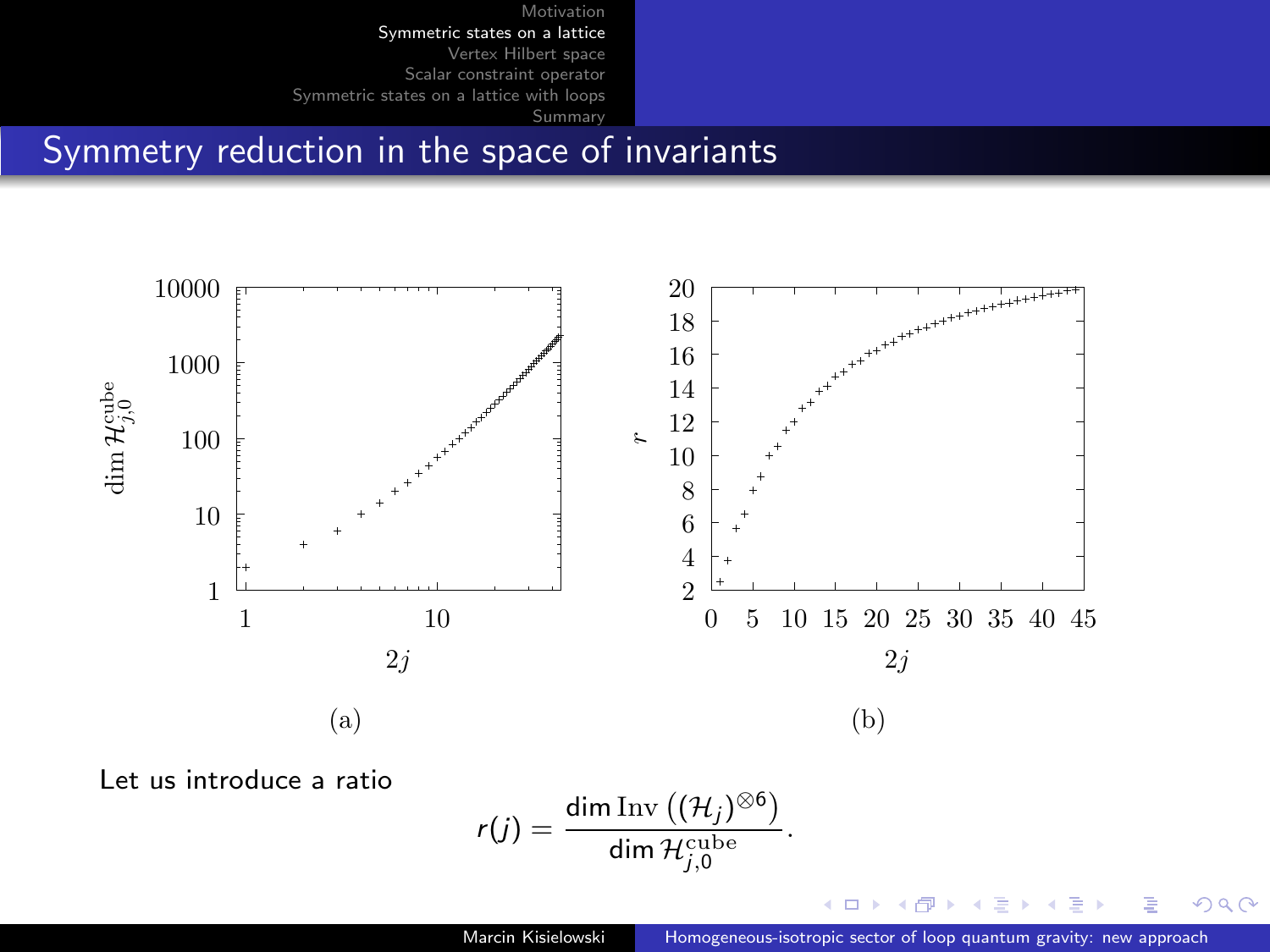# <span id="page-11-0"></span>Section 3

#### [Vertex Hilbert space](#page-11-0)

Marcin Kisielowski [Homogeneous-isotropic sector of loop quantum gravity: new approach](#page-0-0)

メロトメ 御 トメ 君 トメ 君 ト

E

 $299$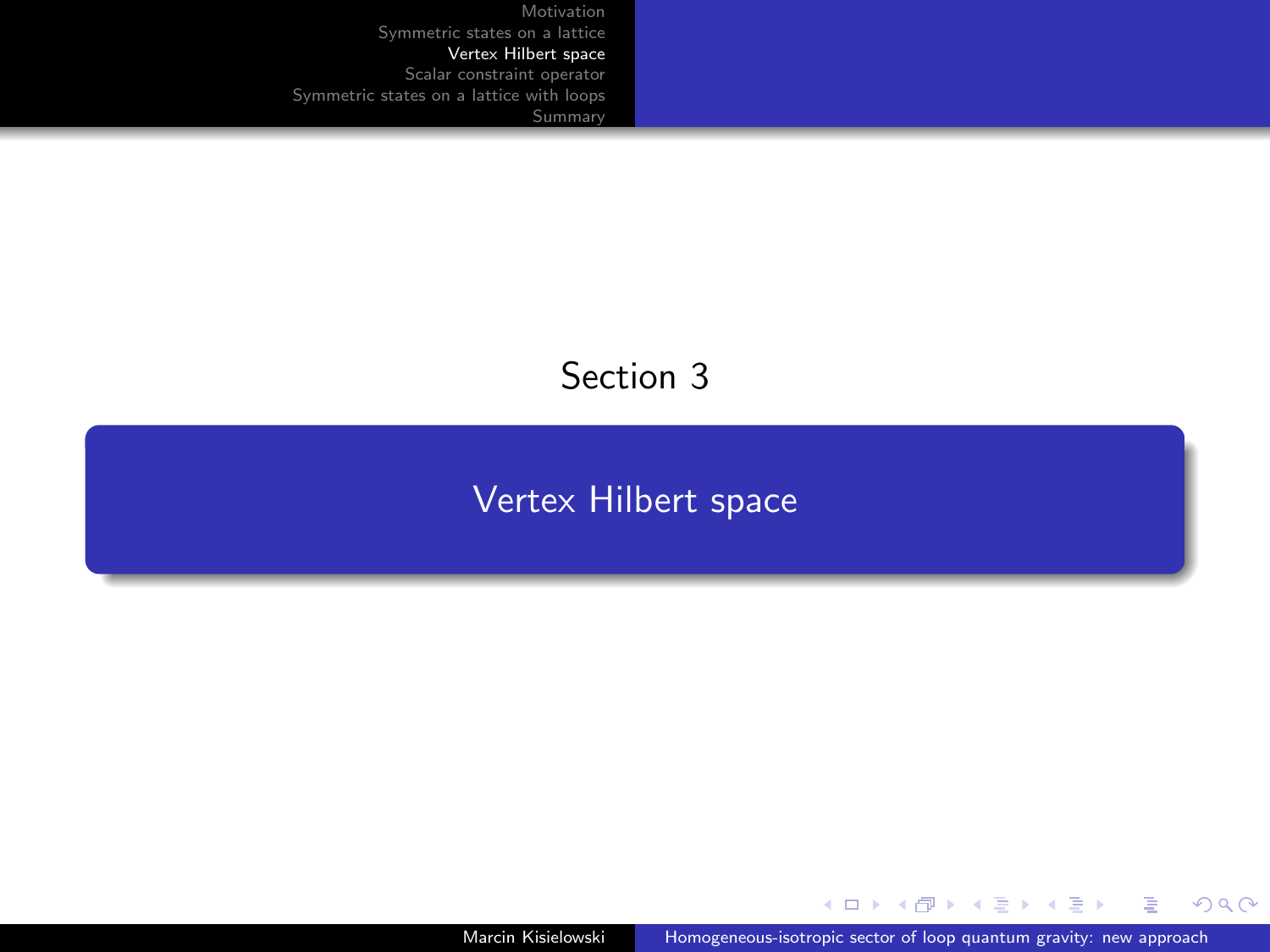#### The kinematical Hilbert space

The kinematical Hilbert space is the Cauchy completion of the space of cylindrical functions  $\mathcal{H}_{\text{kin}} := \overline{\text{Cyl}}$ . The space of functions cylindrical with respect to a graph  $\gamma$  will be denoted by  $\text{Cyl}_\gamma.$  The Cauchy completion of  $\text{Cyl}_\gamma$  will be denoted by  $\tilde{\mathcal{H}}_\gamma.$  $\tilde{\mathcal{H}}_{\gamma} := \overline{\text{Cyl}_{\gamma}}.$ 

Following we will say that  $\Psi \in \tilde{\mathcal{H}}_{\gamma}$  is a proper element of  $\tilde{\mathcal{H}}_{\gamma}$  if the following holds:

$$
\tilde{\mathcal{H}}_{\gamma'} < \tilde{\mathcal{H}}_{\gamma} \Rightarrow \Psi \perp \tilde{\mathcal{H}}_{\gamma'}.
$$

The subspace of  $\mathcal{H}_{\gamma}$  formed by proper states will be denoted by  $\mathcal{H}_{\gamma}$ . The kinematical Hilbert space is a direct sum (of orthogonal Hilbert spaces):

$$
{\cal H}_{\rm kin}=\bigoplus_\gamma {\cal H}_\gamma.
$$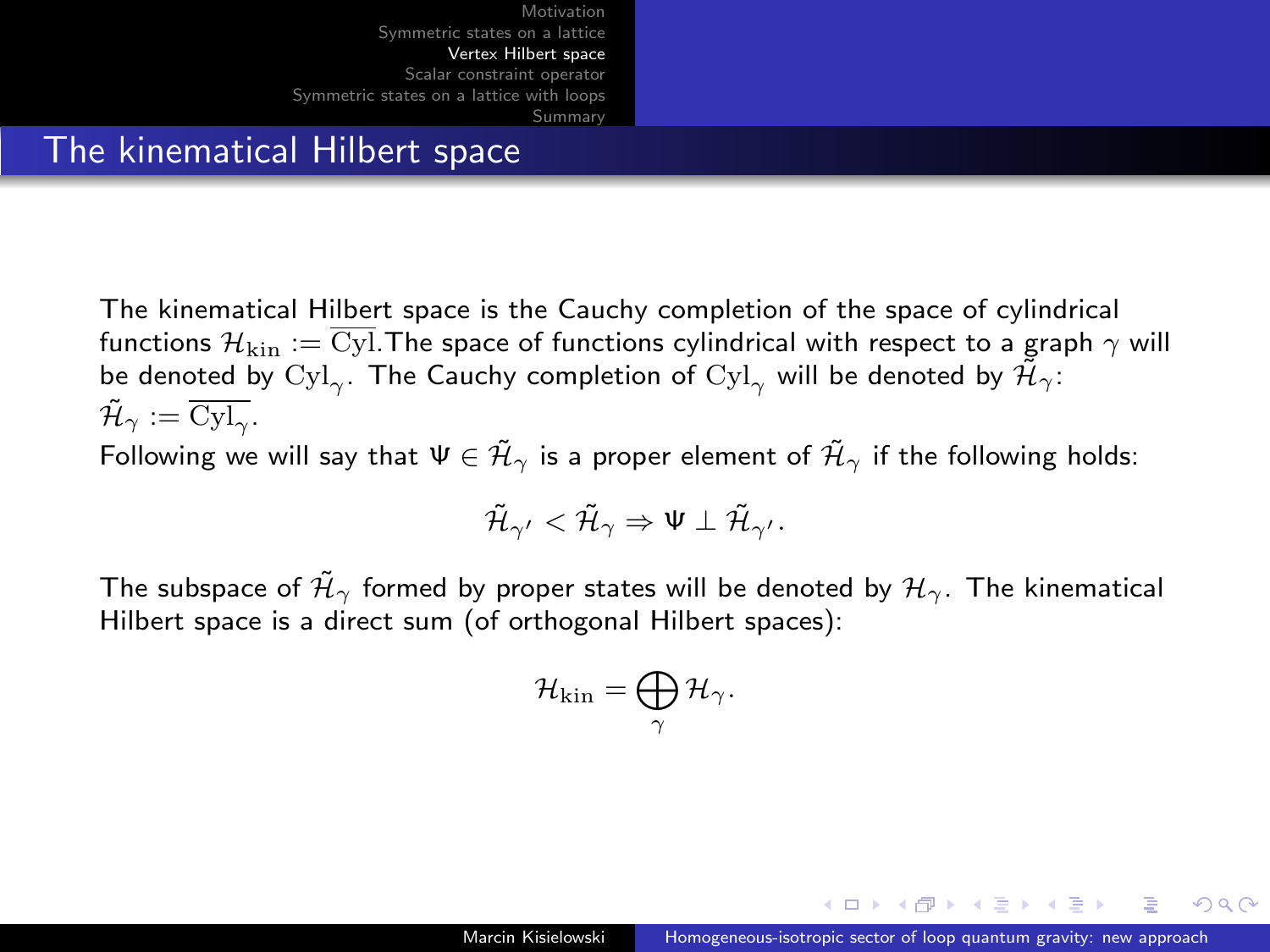#### Vertex Hilbert space

The vertex Hilbert space is obtained by averaging the states in each space  $\mathcal{H}_{\gamma}$  with respect to all diffeomorphisms  $\mathrm{Diff}_{\mathrm{Nodes}(\gamma)}$  that act trivially on the set  $\mathrm{Nodes}(\gamma)$  of nodes of the graph  $\gamma$ . The averaging is done by considering a map  $\eta$ 

$$
\mathcal{H}_{\gamma} \ni \Psi \mapsto \eta(\Psi) \in \text{Cyl}^*
$$

defined by

$$
\eta(\Psi):=\frac{1}{N_\gamma}\sum_{[f]\in{\rm Diff}_{\rm{Nodes}(\gamma)}/{\rm{TDiff}}_\gamma} < U_f\Psi|.
$$

In the formula above  $TDiff_{\gamma}$  is formed by diffeomorphisms acting trivially on  $\mathcal{H}_{\gamma}$ . The operator  $\mathit{U_f}: \mathcal{H}_{\rm kin} \rightarrow \mathcal{H}_{\rm kin}$  is the unitary operator defined by the (analytic) diffeomorphism  $f \in \text{Diff}(\Sigma)$ :  $U_f \Psi(A) = \Psi(f^*A)$ .

The vertex Hilbert space was originally defined as a completion of  $n(Cyl)$  under the norm defined by the scalar product

$$
\langle \eta(\Psi)|\eta(\Psi')\rangle := \eta(\Psi)(\Psi').
$$

In the following we will restrict to  $SU(2)$  gauge invariant cylindrical functions  $Cyl<sup>Gauss</sup>$  and we will call the vertex Hilbert space the following space:

$$
\mathcal{H}_{\mathrm{vtx}} := \eta(\mathrm{Cyl}^{\mathrm{Gauss}}).
$$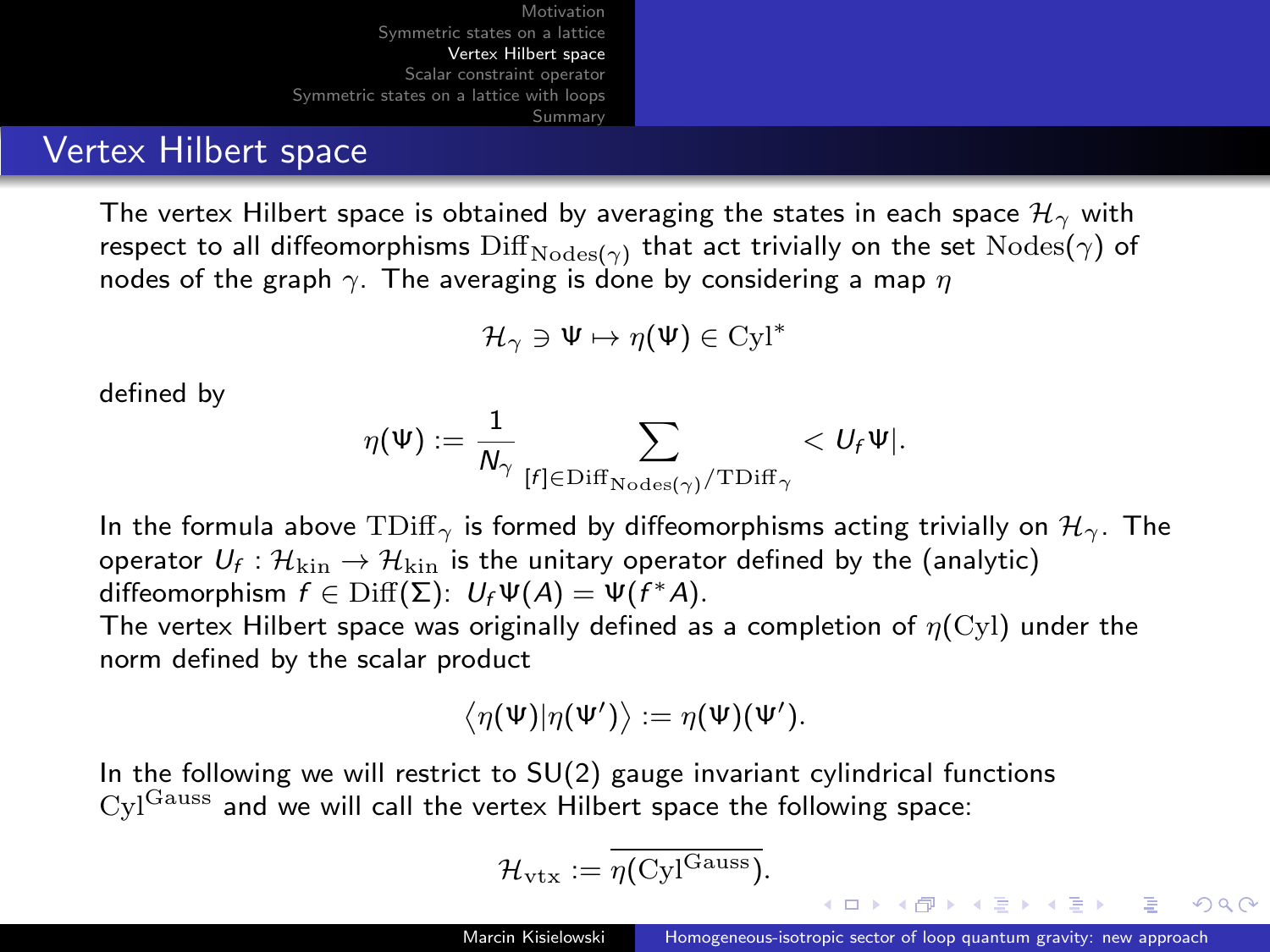### <span id="page-14-0"></span>Decomposition of the vertex Hilbert space

If two graphs  $\gamma$  and  $\gamma'$  can be related by an action of a diffeomorphism fixing each element in the set  $\text{Nodes}(\gamma) = \text{Nodes}(\gamma')$ , then the spaces  $\eta(\mathcal{H}_\gamma)$  and  $\eta(\mathcal{H}_{\gamma'})$  are the same:  $\eta(\mathcal{H}_{\gamma}) = \eta(\mathcal{H}_{\gamma'})$ . It is therefore justified to introduce a notation:

$$
\mathcal{H}_{[\gamma]} = \eta(\mathcal{H}_{\gamma}),
$$

where  $[\gamma]$  is  $\mathrm{Diff}_{\mathrm{Nodes}(\gamma)}$ -equivalence class of graphs with representative  $\gamma.$ The space  $\mathcal{H}_{\text{vtx}}$  has an orthogonal decomposition:

$$
\mathcal{H}_{\rm vtx}=\bigoplus_{V\in {\rm FS}(\Sigma)}\mathcal{H}_V,
$$

where FS( $\Sigma$ ) is the set of finite subsets of  $\Sigma$ . Each state in  $\mathcal{H}_V$  is invariant under the action of the group  $\text{Diff}_V$  of diffeomorphism that act trivially on the set  $V \in \text{FS}(\Sigma)$ . Each space  $\mathcal{H}_V$  has an orthogonal decomposition:

$$
\mathcal{H}_V = \bigoplus_{[\gamma]\in [\gamma(V)]} \mathcal{H}_{[\gamma]}^{\rm Gauss},
$$

where

$$
[\gamma(V)] := \{[\gamma]: \text{Nodes}(\gamma) = V\}.
$$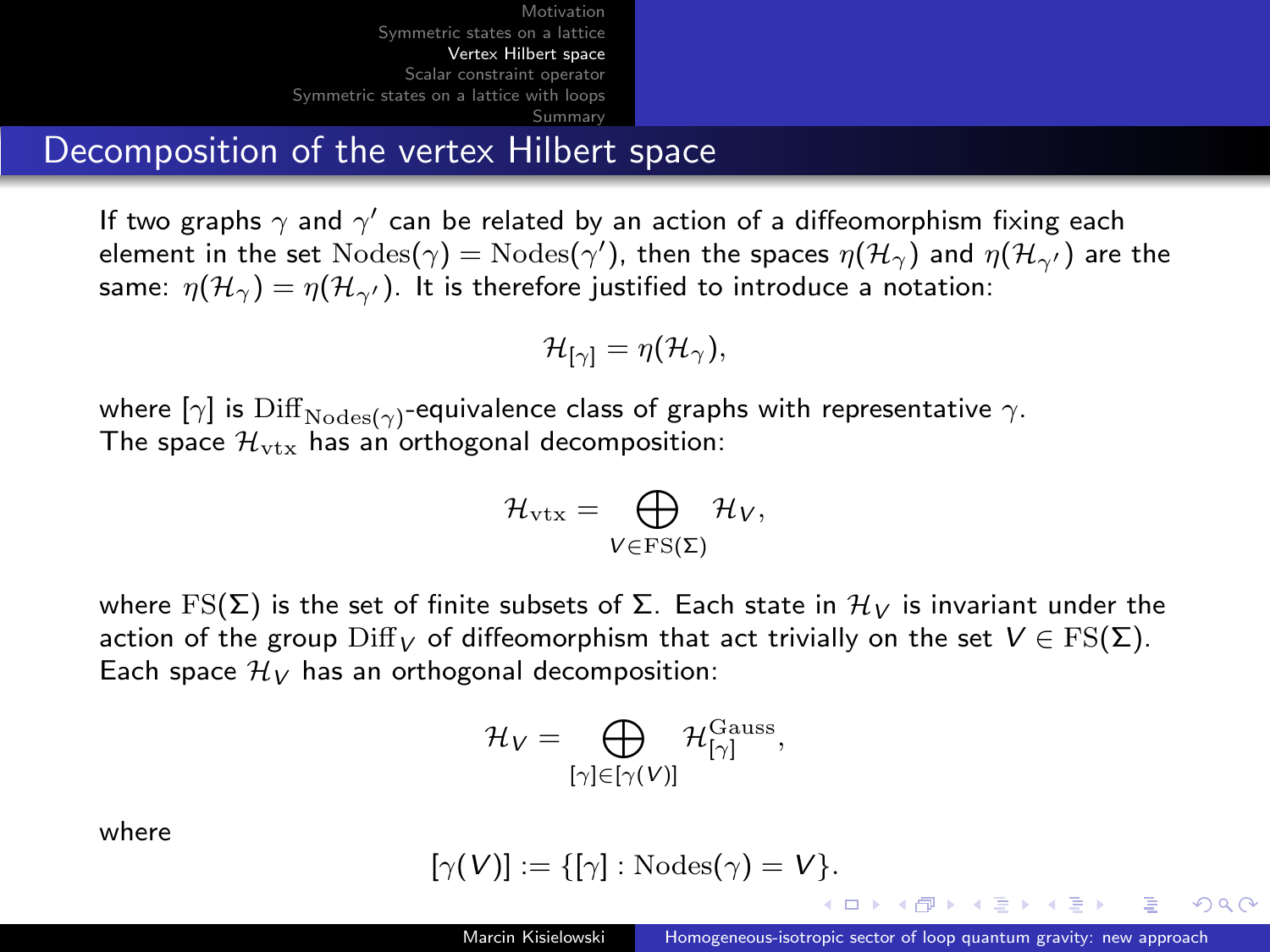### Section 4

# <span id="page-15-0"></span>[Scalar constraint operator](#page-15-0)

Marcin Kisielowski [Homogeneous-isotropic sector of loop quantum gravity: new approach](#page-0-0)

 $\left\{ \begin{array}{ccc} 1 & 0 & 0 \\ 0 & 1 & 0 \end{array} \right.$ 

E

 $299$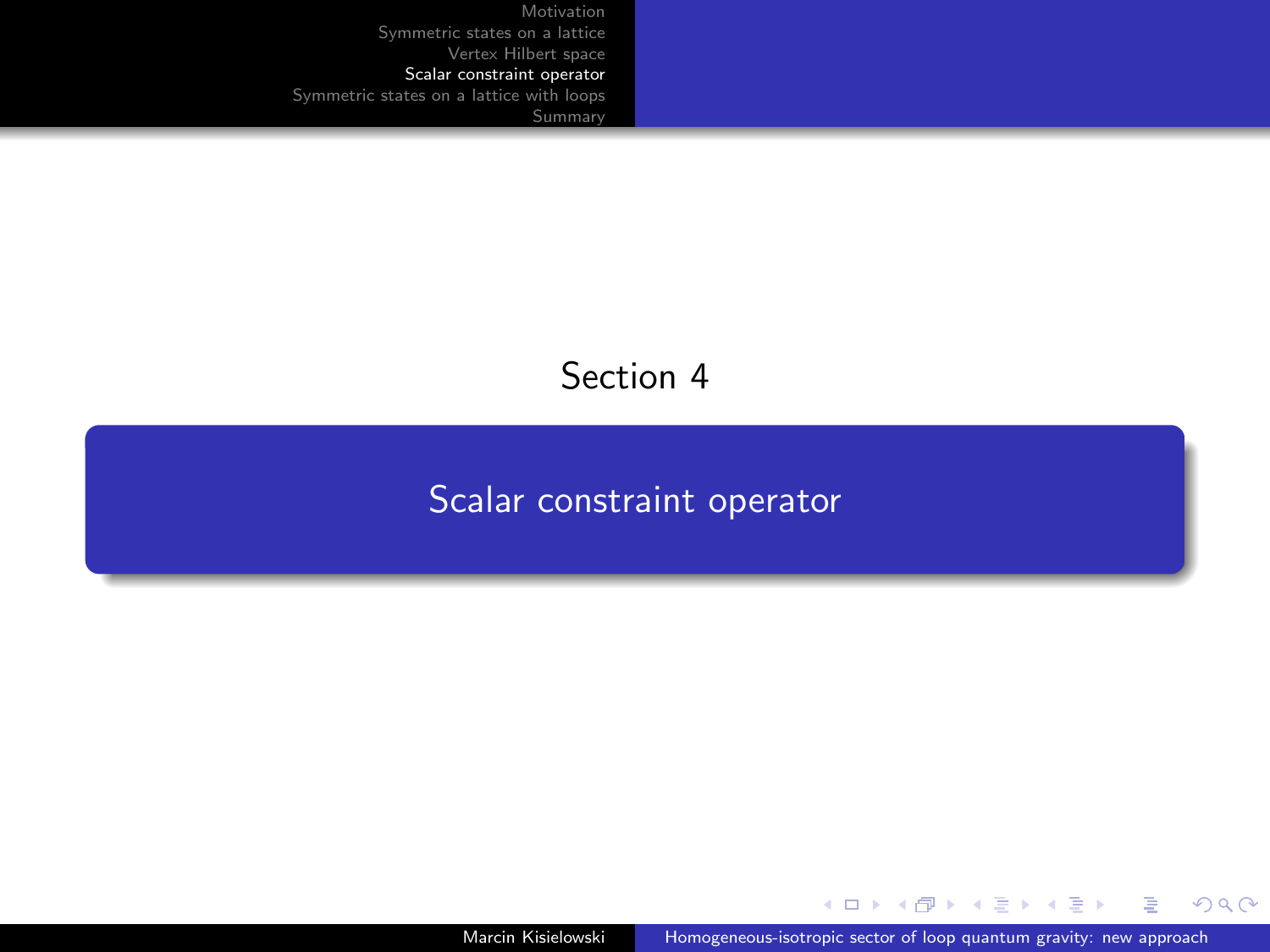General properties of the scalar constraint operator

It is local:

$$
\hat{C}(N) = \sum_{x \in \Sigma} N(x)\hat{C}_x, \qquad (1)
$$

$$
\hat{C}_x\mathcal{H}_V\subset\mathcal{H}_V,\tag{2}
$$

$$
\hat{C}_x|_{\mathcal{H}_V} = 0, \text{ unless } x \in V \tag{3}
$$

- $\bullet$  Each operator  $\hat{C}_x$  does not change the intertwiners associated to nodes different from x.
- **a** It is covariant:

$$
U_f \hat{C}_x U_f^{-1} = \hat{C}_{f(x)} \text{ for all } f \in \text{Diff}(\Sigma).
$$

 $QQ$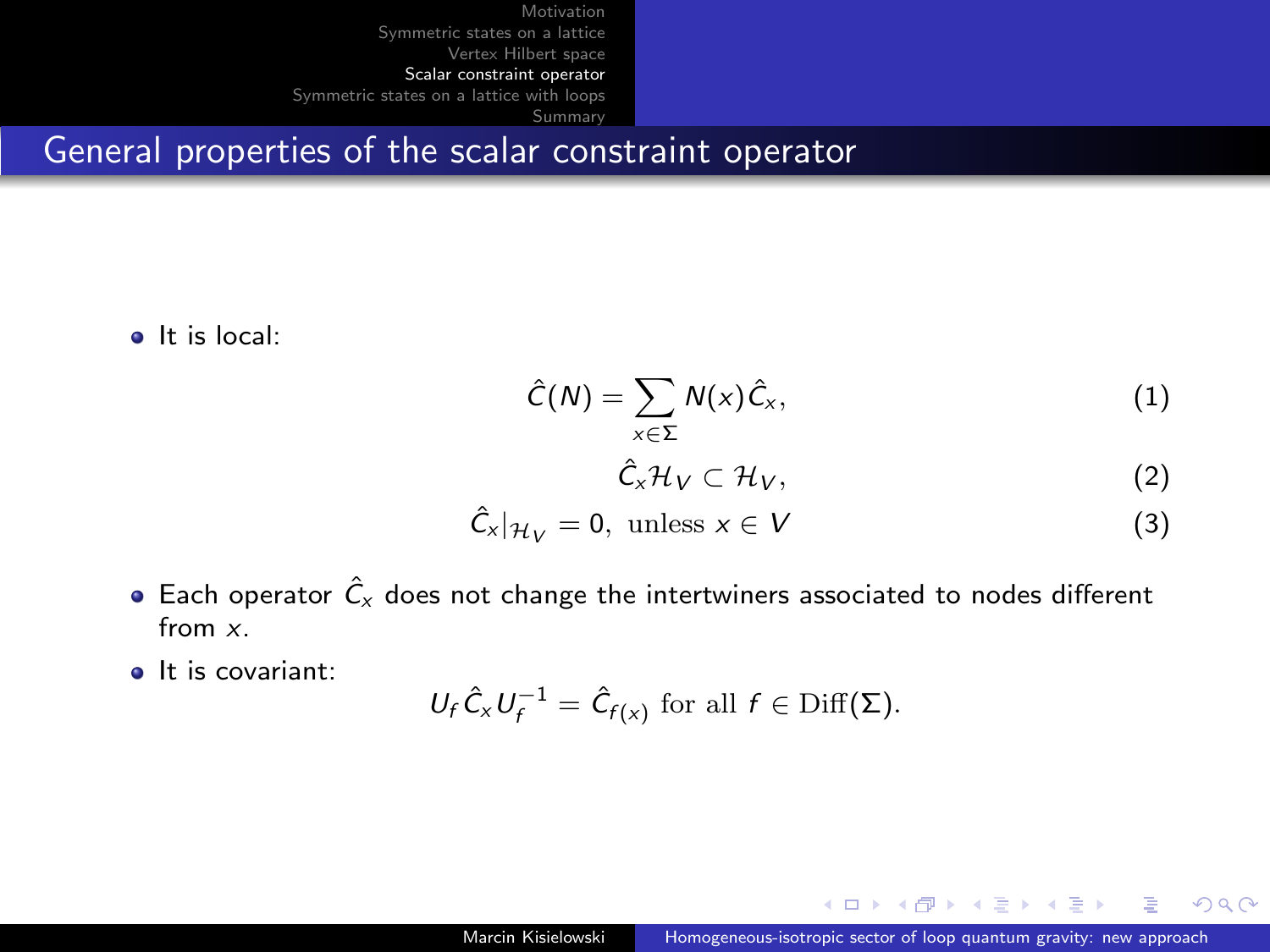Decomposition of the vertex Hilbert space

• Each operator  $\hat{C}_x$  has the following splitting

$$
\hat{C}_x = \sum_{\ell,\ell'} \epsilon(\dot{\ell},\dot{\ell}') \hat{C}_{x\ell,\ell'},
$$

where the sum is over pairs of links at the node  $x.$  The coefficient  $\epsilon(\dot{\ell},\dot{\ell}')$  is zero if the vectors  $\dot{\ell},\dot{\ell}'$  are colinear and 1 otherwise. Each of the operators  $\hat{\mathsf{C}}_{\mathsf{x}\,\ell,\ell'}$ satisfies:

$$
\hat{C}_{x\ell,\ell'}\mathcal{H}_{[\gamma]}\subset \mathcal{H}_{[\gamma_-]} \oplus \mathcal{H}_{[\gamma]}\oplus \mathcal{H}_{[\gamma_+]},
$$

where  $\gamma_+$  is obtained from  $\gamma$  by adding a loop tangential to links  $\ell, \ell'$  according to the prescription which we will shortly describe and  $\gamma$  is obtained by removing such loop.

The operator does not change representation labels of the links. The new loop or removed loop is labelled with fixed unitary irreducible representation  $\rho_{(I)}$  of dimension 2/  $+$  1. The corresponding representation space will be denoted by  $\mathcal{H}_{(I)}$ .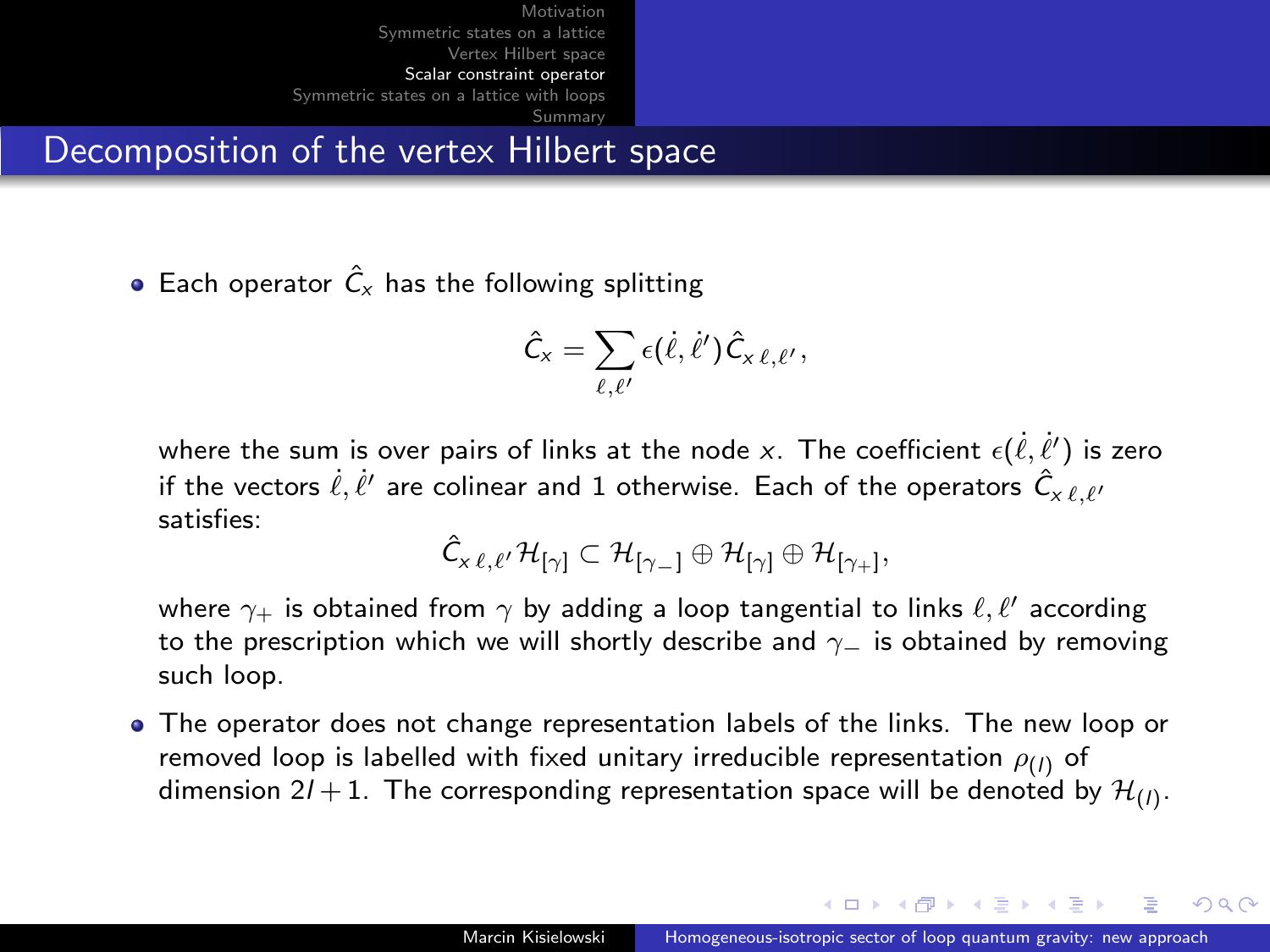Regularization of the constraint operator

The regularization proposed by Alesci, Assanioussi, Lewandowski, Makinen:

Consider a node n and a link  $\ell_I$ . We will denote by  $\mathcal{T}(\ell_I, \ell_J) \geq 0$  the order of tangentiality of  $\ell_I$  with another link  $\ell_I$  incident at n. We will use a shorthand notation  $k_{n,JJ} = \mathcal{T}(\ell_I, \ell_J).$  The order of tangentiality  $k_{n,I}$  of the link  $\ell_I$  at the node n is

$$
k_{n,I} = \max_{J \neq I} k_{n,IJ}.
$$

• The special loop  $\alpha_{n,II}$  is tangent to the two links  $\ell_I$  and  $\ell_I$  at the node n up to orders  $k_{n,l} + 1$  and  $k_{n,l} + 1$  respectively.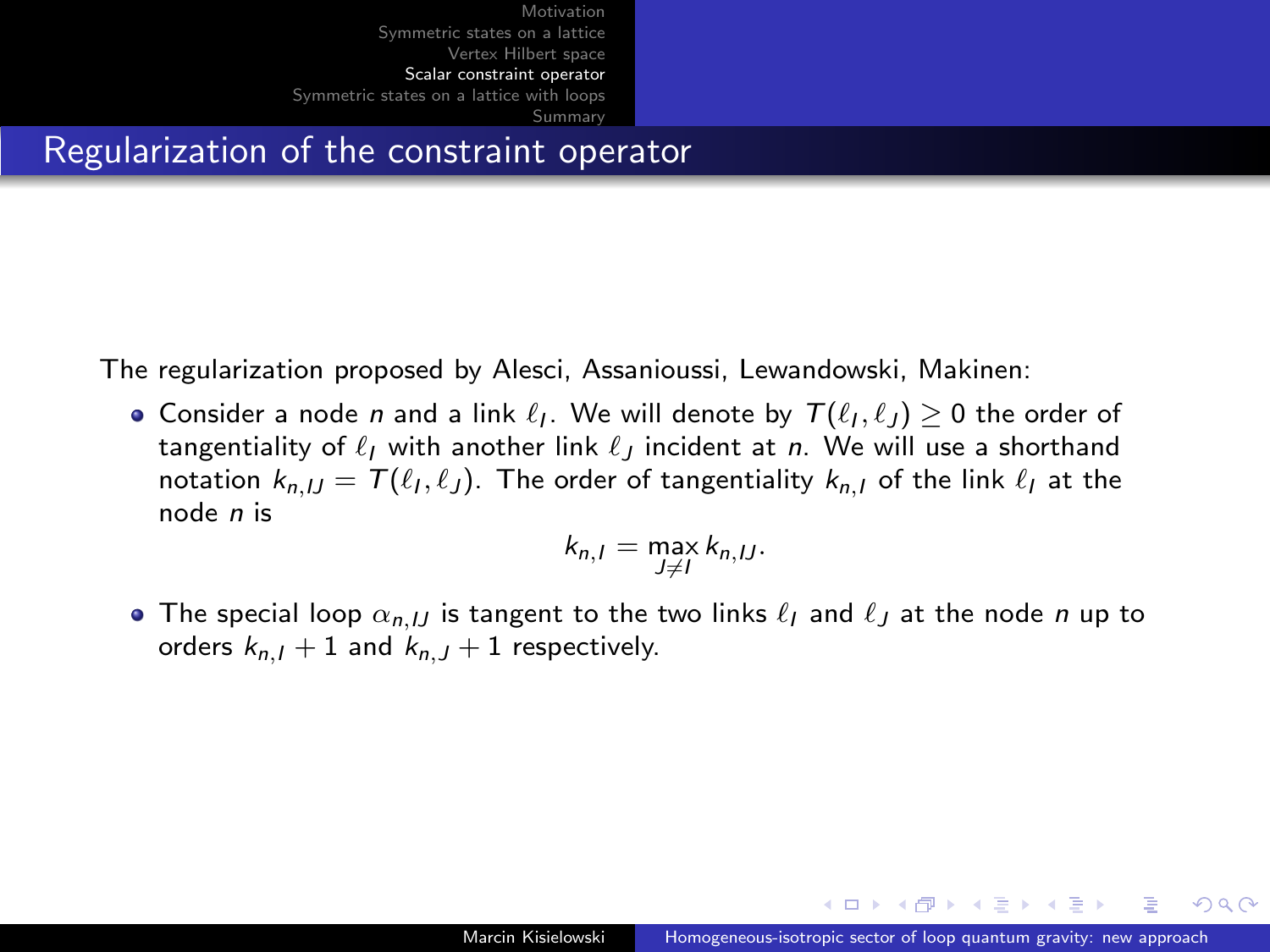<span id="page-19-0"></span>Regularization of the constraint operator

Our regularization:

- Denote by  $\mathring{\gamma}$  the subgraph of  $\gamma$  formed by links  $\mathring{\ell}_j$  which do not form loops. We will call them regular links.
- For simplicity we will assume that the regular links are pairwise non-tangential  $\forall_{\hat{I},j}\hat{k}_{n,\hat{I}J}=0$  and any loop in  $\gamma$  is tangential to precisely 2 different regular links.
- Denote by  $\kappa_{n,\hat{I}\hat{J}}$  the order of the wedge  $(\mathring{\ell}_\hat{I},\mathring{\ell}_\hat{J})$ , which we will define as

 $\kappa_{n,\hat{i}\hat{j}} = \max\{\mathcal{T}(\hat{\ell}_\hat{j}, \alpha), \mathcal{T}(\hat{\ell}_\hat{j}, \alpha) : \alpha \text{ is tangent to links } \hat{l} \text{ and } \hat{J} \text{ at } n\}.$ 

- The special loop  $\alpha_{n}$  i added by the constraint operator is tangent to the two links  $\widetilde{\ell}_j$  and  $\widetilde{\ell}_j$  at the node  $n$  up to orders  $\kappa_{n,\hat{I} \hat{J}}+1.$  We will call  $\kappa_{n,\hat{I} \hat{J}}+1$  the order of the special loop  $\alpha_{n,i,j}$ .
- A loop  $\alpha$  in the graph  $\gamma$  has the property that there is a unique pair of links  $\widetilde{\ell}_j, \widetilde{\ell}_j$ to which it is tangent. The special loop tangent to  $\alpha$  coincides with the special loop  $\alpha_{n,i,j}$  described in the previous point.

 $\mathbf{E} = \mathbf{A} \oplus \mathbf{B} + \mathbf{A} \oplus \mathbf{B} + \mathbf{A} \oplus \mathbf{B} + \mathbf{A} \oplus \mathbf{B} + \mathbf{A} \oplus \mathbf{B} + \mathbf{A} \oplus \mathbf{B} + \mathbf{A} \oplus \mathbf{B} + \mathbf{A} \oplus \mathbf{B} + \mathbf{A} \oplus \mathbf{B} + \mathbf{A} \oplus \mathbf{B} + \mathbf{A} \oplus \mathbf{B} + \mathbf{A} \oplus \mathbf{B} + \mathbf{A} \oplus \mathbf{B} + \mathbf{A$ 

 $QQ$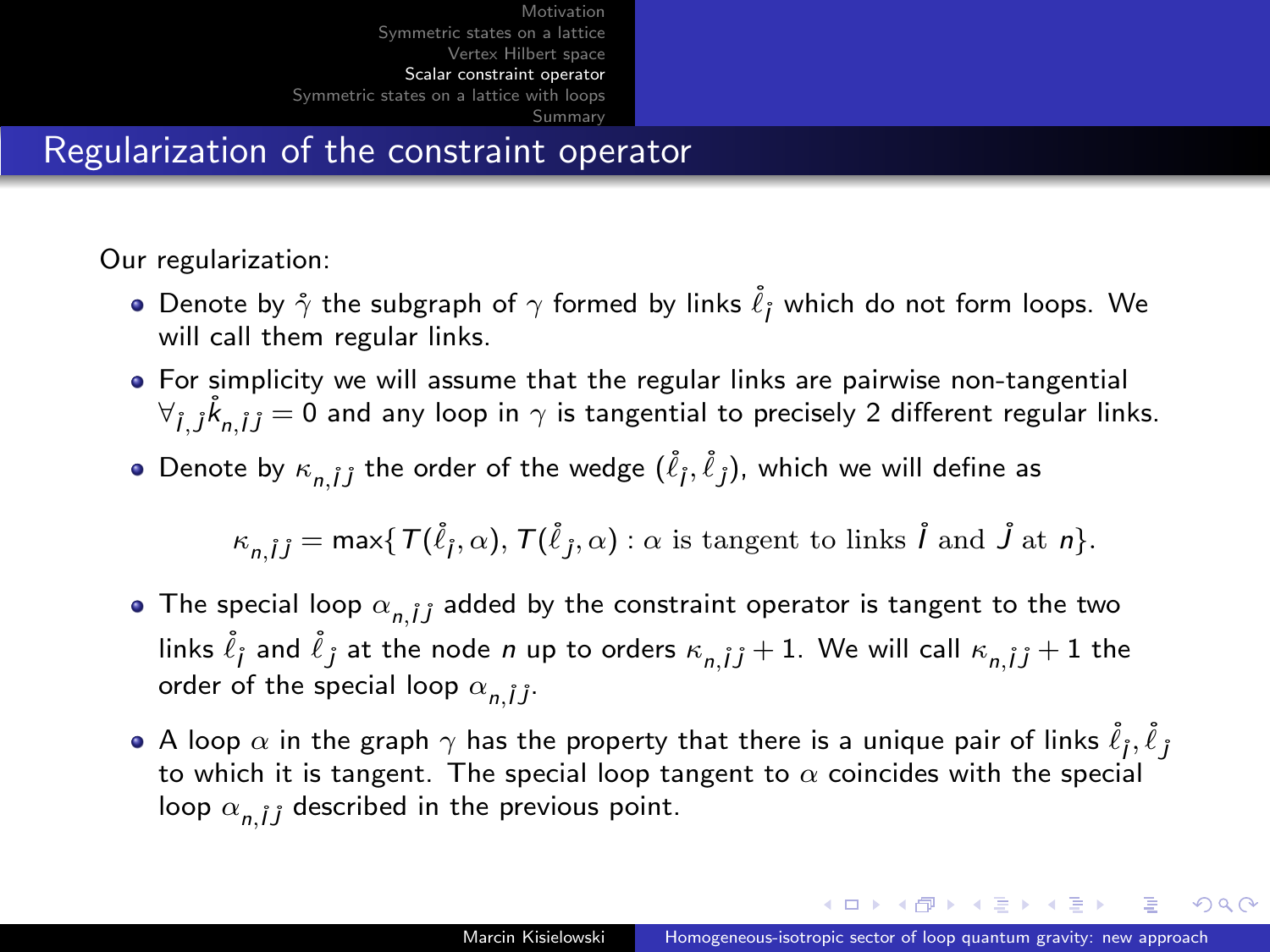[Summary](#page-30-0)

#### <span id="page-20-0"></span>Differences between regularizations



In our regularization:

$$
\mathcal{T}(\alpha_{13}, \ell_1) = \mathcal{T}(\alpha_{13}, \ell_3) = \mathcal{T}(\alpha_{12}, \ell_1) = \mathcal{T}(\alpha_{12}, \ell_2) = 1.
$$

In the regularization proposed by Alesci, Assanioussi, Lewandowski, Makinen the tangentiality orders are different for the two sequences. For sequence  $(a)$  they are:

$$
\mathcal{T}(\alpha_{13}, \ell_1) = \mathcal{T}(\alpha_{13}, \ell_3) = 1, \quad \mathcal{T}(\alpha_{12}, \ell_1) = 2, \quad \mathcal{T}(\alpha_{12}, \ell_2) = 1.
$$

For sequence  $(b)$  they are:

$$
\mathcal{T}(\alpha_{13}, \ell_1) = 2, \quad \mathcal{T}(\alpha_{13}, \ell_3) = 1, \quad \mathcal{T}(\alpha_{12}, \ell_1) = \mathcal{T}(\alpha_{12}, \ell_2) = 1.
$$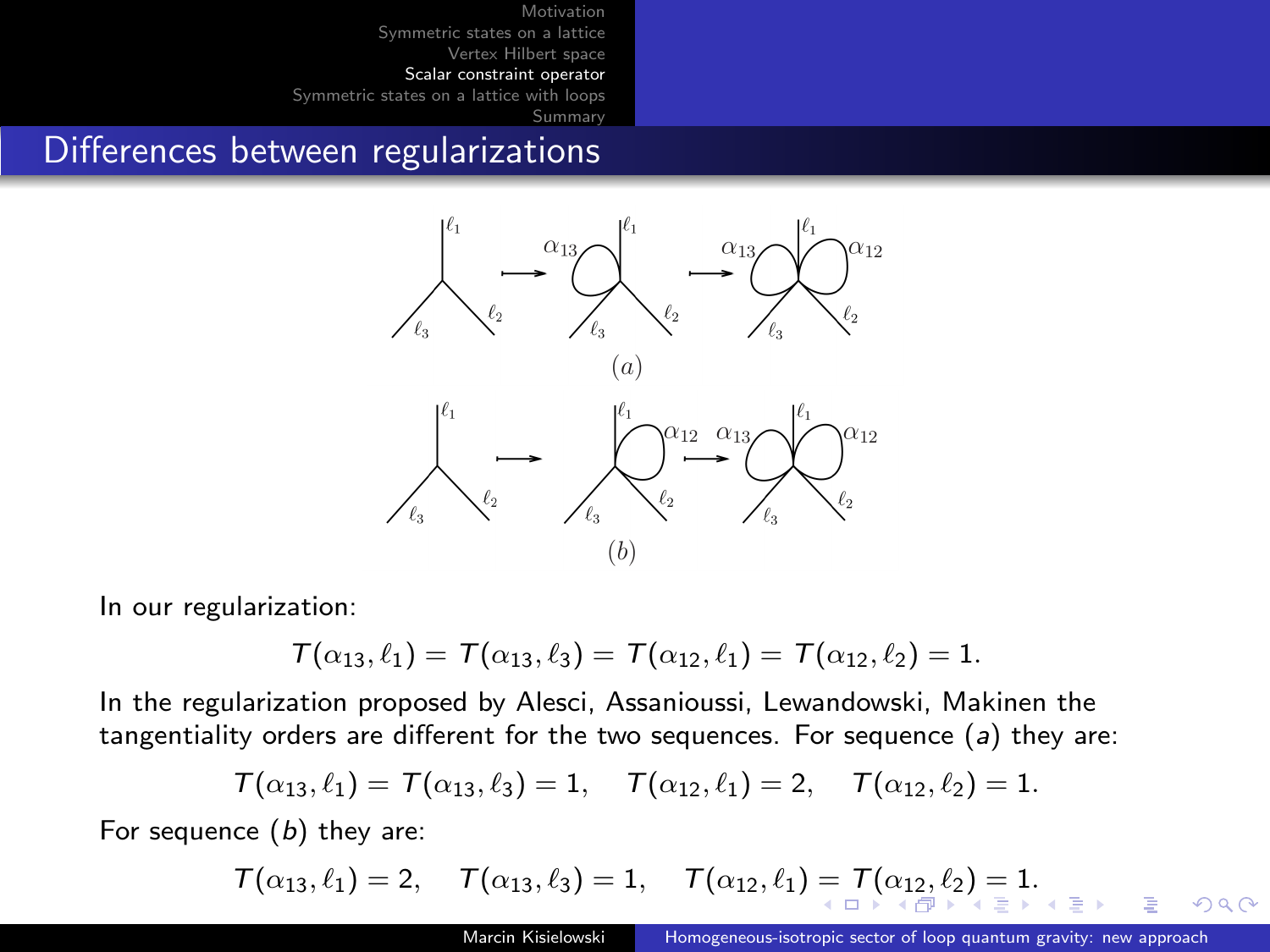<span id="page-21-0"></span>

#### Invariant space

Let  $\Gamma$  be the cubical lattice. At each node  $n$  we can choose ordering of the links  $\ell_1, \ldots, \ell_{N_n}.$  Let  $\{\mathfrak{l}_n\}_{n\in\mathrm{Nodes}(\Gamma)}$  be a family of maps

$$
\mathfrak{l}_n:\{(I,J):I
$$

We will denote by  $\mathfrak{L}(\mathfrak{l}_n)$  the total number of loops in  $\mathfrak{l}_n\colon\thinspace\mathfrak{L}(\mathfrak{l}_n)=\sum_{(I,J)}\mathfrak{l}_n(I,J).$ Let  $\Gamma_1$  be a graph obtained from  $\Gamma$  by adding, at each node n,  $\Gamma_0(I, J)$  special loops tangent at n to the links  $\ell_l$  and  $\ell_l$  such that the beginning of each loop is tangent to  $\ell_I$ , the end is tangent to  $\ell_J$ , and the orders of the loops are  $1, \ldots, \mathfrak{l}_n(I, J)$ . The space

$$
\mathcal{H}_{\Gamma}^{\text{loop}} := \bigoplus_{\mathfrak{l}} \mathcal{H}_{[\Gamma_{\mathfrak{l}}]}^{\text{Gauss}} \subset \mathcal{H}_V, \quad V = \text{Nodes}(\Gamma)
$$

is invariant.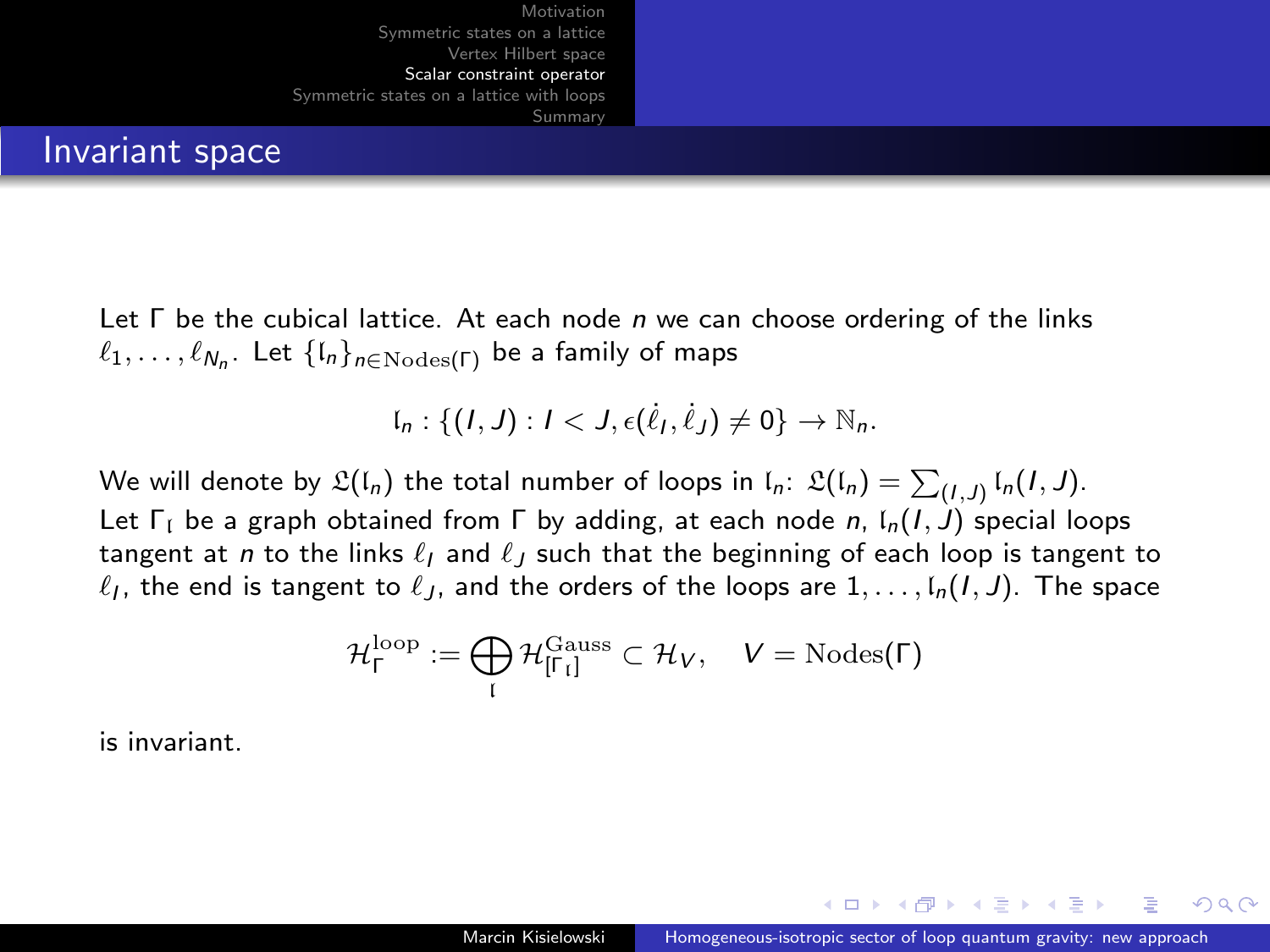<span id="page-22-0"></span>

#### Invariant space

Let us notice that the group of symmetries of Γ fixing each node of Γ is trivial  $#Sym<sub>F</sub> = 1$ . In this case the averaging map

$$
\eta: \mathcal{H}_{\Gamma_\mathfrak{l}}^{\mathrm{Gauss}} \to \mathcal{H}_{[\Gamma_\mathfrak{l}]}^{\mathrm{Gauss}}
$$

is an isometry. Each of the spaces  $\mathcal{H}^{\rm Gauss}_{\Gamma_{\rm f}}$  can be further decomposed using Peter-Weyl theorem

$$
\mathcal{H}_{\Gamma_{\mathfrak{l}}}^{\mathrm{Gauss}}\cong \bigoplus_{\jmath}\bigotimes_{n\in\mathrm{Nodes}(\Gamma_{\mathfrak{l}})}\mathrm{Inv}\left(\mathcal{H}_{n}\right).
$$

Let us notice that for different total numbers of loops  $\mathfrak{L}(\mathfrak{l}_n)$  in  $\mathfrak{l}_n$  the spaces Inv  $(\mathcal{H}_n)$ are different. To make this dependence more explicit we introduce the following notation:

$$
\mathcal{H}_{\mathfrak{L}(I_n)}=\mathrm{Inv}\left(\underbrace{\mathcal{H}_{(I)}\otimes\mathcal{H}^*_{(I)}\otimes\ldots\otimes\mathcal{H}_{(I)}\otimes\mathcal{H}^*_{(I)}}_{2\mathfrak{L}(I_n)}\otimes\mathcal{H}_{J1}\otimes\ldots\otimes\mathcal{H}_{J_N}\right),
$$

where  $\mathcal{H}_{(l)}$  denotes the spin *l* representation space of SU(2): dim  $\mathcal{H}_{(l)} = 2l + 1$ .

イロ トラ 相 トラ ミ ヨ トラ ヨ ト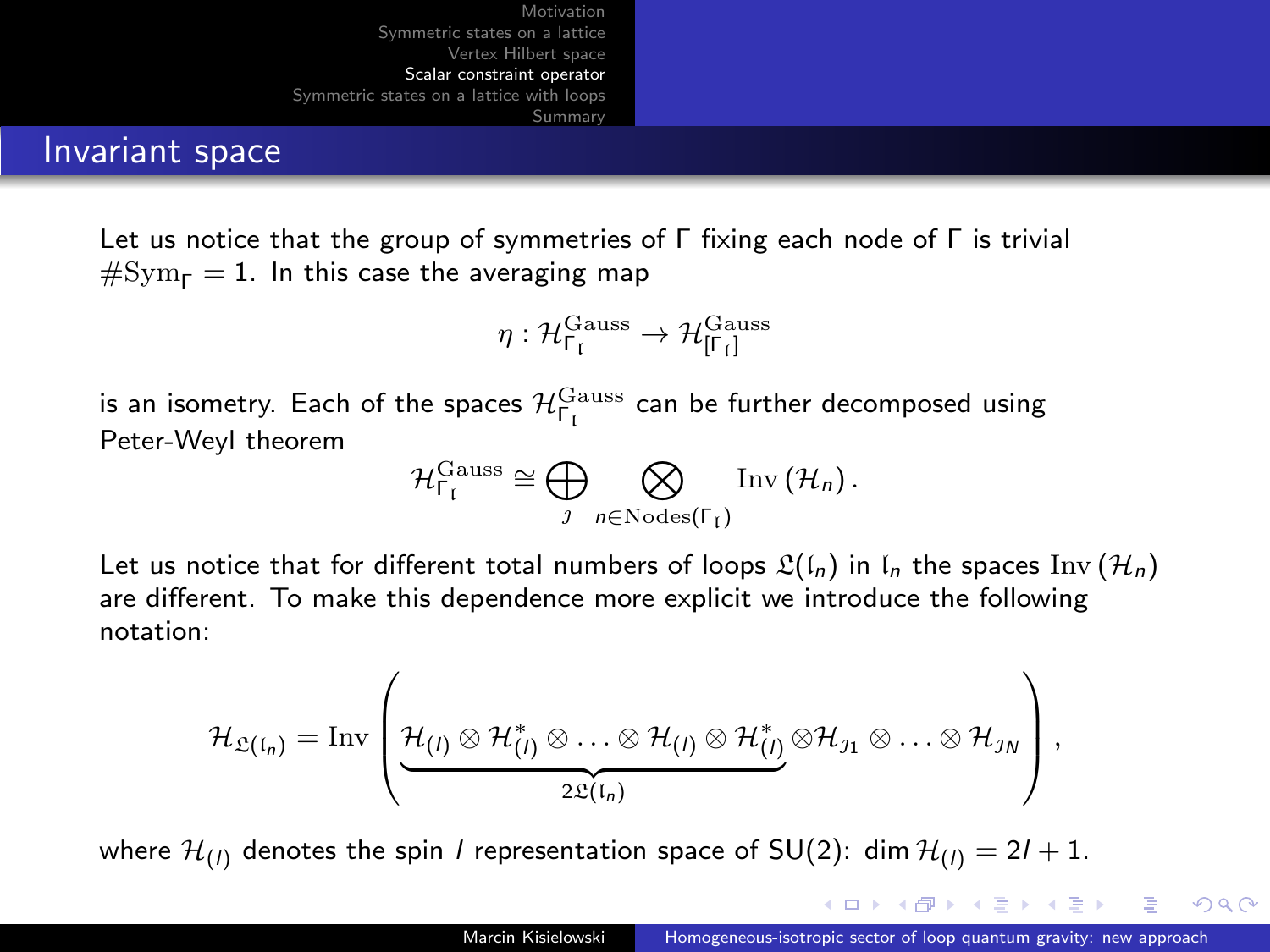#### <span id="page-23-0"></span>Invariant space

In summary, the invariant space  $\mathcal{H}_{\mathsf{\Gamma}}^{\mathrm{loop}}$  has a decomposition

$$
\mathcal{H}^{\rm loop}_\Gamma=\bigoplus_{\jmath}\mathcal{H}^{\rm loop}_{\Gamma,\jmath},
$$

where

$$
\mathcal{H}_{\Gamma,\jmath}^{\text{loop}}\cong \bigoplus_{\mathfrak{l}} \bigotimes_{n\in {\rm Nodes}(\Gamma_{\mathfrak{l}})}\mathcal{H}_{\mathfrak{L}(\mathfrak{l}_n)}.
$$

Let us notice that also  $\mathcal{H}_{\mathsf{\Gamma},\jmath}^{\mathrm{loop}}$  is invariant and that it is isomorphic to:

$$
\mathcal{H}_{\Gamma,\jmath}^{\text{loop}}\cong \bigotimes_{n\in {\rm Nodes}(\Gamma)}\bigoplus_{\mathfrak{l}_n}\mathcal{H}_{\mathfrak{L}(\mathfrak{l}_n)}.
$$

The operator  $\hat{\mathcal{C}}_n$  acting in  $\mathcal{H}^{\mathrm{loop}}_{\mathsf{\Gamma},\jmath}$  can be viewed as an operator in:

$$
\mathcal{H}_{\Gamma,j,n}^{\mathrm{loop}}:=\bigoplus_{\mathfrak{l}_n}\mathcal{H}_{\mathfrak{L}(\mathfrak{l}_n)}.
$$

In the diagonalization problem it is enough to find the eigenvalues of the operators  $\hat{C}_n$ separately. By taking tensor product of eigenstates corresponding to different  $n$  we obtain obtain simultaneous eigenstates of the ope[r](#page-22-0)at[o](#page-23-0)rs  $\hat{C}_n$  $\hat{C}_n$ [,](#page-22-0) [whe](#page-24-0)r[e](#page-23-0)  $n \in \text{Nodes}(E)$  $n \in \text{Nodes}(E)$  $n \in \text{Nodes}(E)$  $n \in \text{Nodes}(E)$  $n \in \text{Nodes}(E)$  $n \in \text{Nodes}(E)$  $n \in \text{Nodes}(E)$  $n \in \text{Nodes}(E)$ .  $\Omega$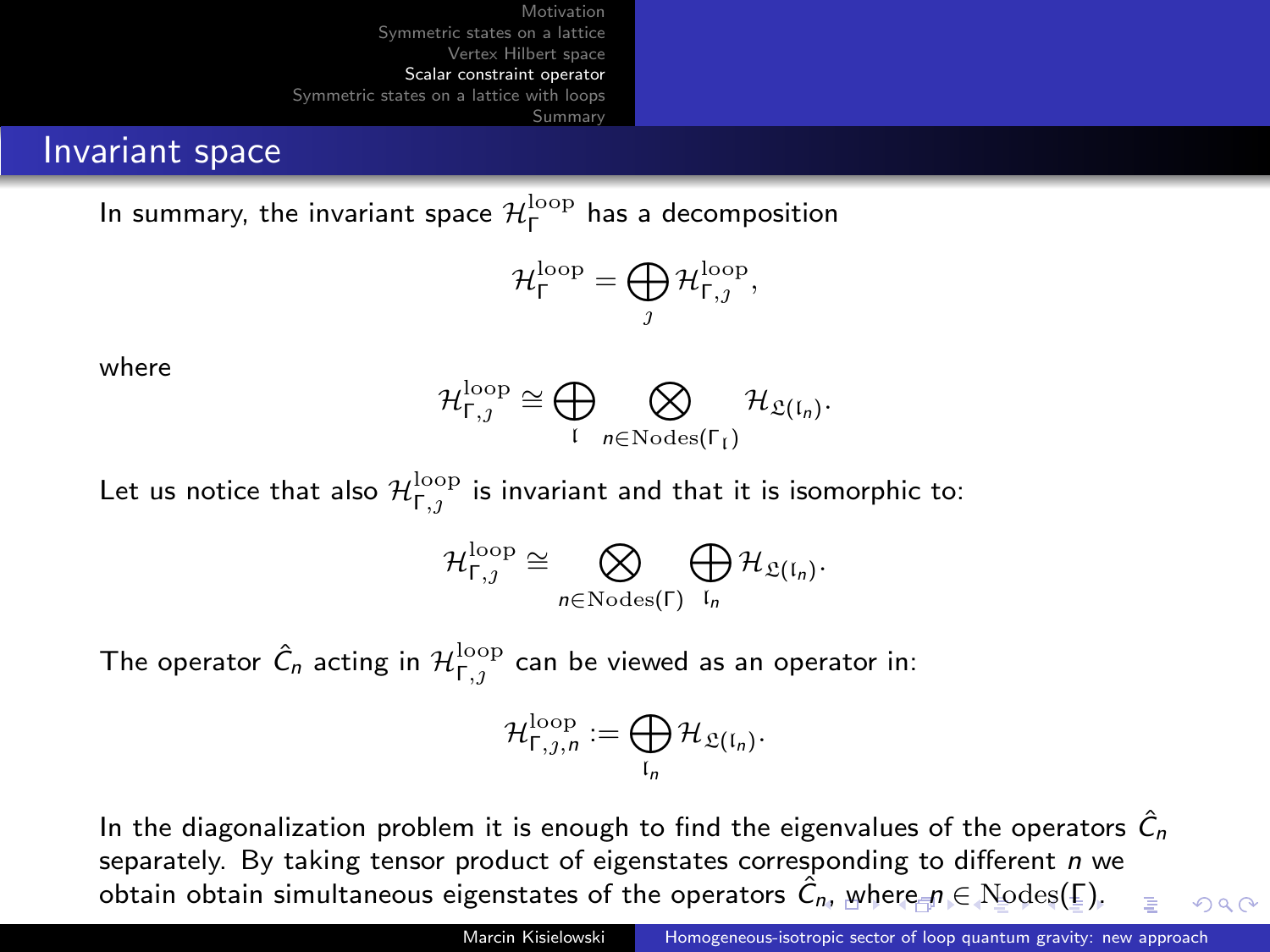### Section 5

#### <span id="page-24-0"></span>[Symmetric states on a lattice with loops](#page-24-0)

Marcin Kisielowski [Homogeneous-isotropic sector of loop quantum gravity: new approach](#page-0-0)

 $\left\{ \begin{array}{ccc} 1 & 0 & 0 \\ 0 & 1 & 0 \end{array} \right.$ 

 $299$ 

∍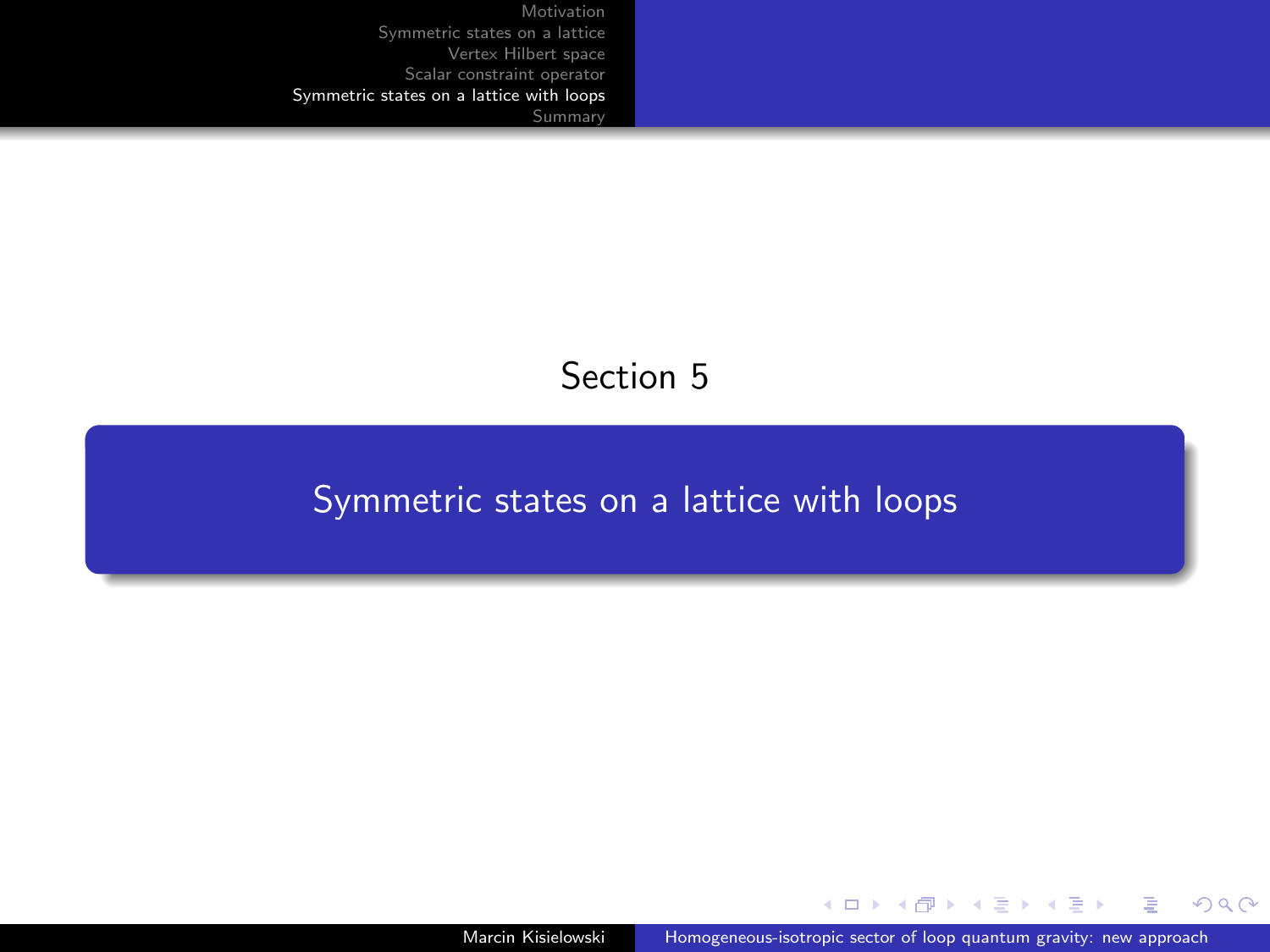Symmetric states on lattice with loops

The symmetric states on a lattice with loops  $\Gamma_1$  satisfy

 $\forall_{\ell \in \text{Links}(\Gamma)} \; \mathcal{U} = j.$ 

We will denote by  $\mathcal H^{\rm loop}_{\Gamma,j},\mathcal H^{\rm loop}_{\Gamma,j,n}$  the spaces  $\mathcal H^{\rm loop}_{\Gamma,j},\mathcal H^{\rm loop}_{\Gamma,j,n}$  such that  $\forall_{\ell\in\operatorname{Links}(\Gamma)}\ j_\ell=j.$ Let us focus on the space  $\mathcal{H}_{\Gamma,j,\eta_0}^{\rm loop},$   $\eta_0=(0,0,0)$ . The diffeomorphisms  $g\in\mathcal{O}_{\rm cube}$ leave the space  $\mathcal{H}_{\Gamma, j, n_0}^{\text{loop}}$  invariant. Since we assumed that  $\hat{C}_{n_0}$  is covariant with respect to diffeomorphisms, the operator

$$
P_j^{\text{cube}} = \frac{1}{24} \sum_{g \in O_{\text{cube}}} e^{-i\Phi_j(g)} U_g
$$

commutes with the operator  $\hat{C}_{n_0}$ :

$$
P_j^{\text{cube}}\hat{C}_{n_0}=\hat{C}_{n_0}P_j^{\text{cube}}.
$$

As a result the space  $\mathcal{H}^{\text{cube}}_j=\text{Im}(\pmb{P}^{\text{cube}}_j)$  is also invariant under the action of  $\hat{\pmb{C}}_{n_0}.$ The space of symmetric states  $\mathcal{H}^{\mathrm{sym}}_j$  is the diagonal subspace of  $\mathcal{H}_{\Gamma,j}^{\mathrm{loop}}\cong\bigotimes_{n\in\mathrm{Nodes}(\Gamma)}\bigoplus_{\mathfrak{l}_n}\mathcal{H}_{\mathfrak{L}(\mathfrak{l}_n)}$  corresponding to  $\mathcal{H}_j^{\mathrm{cube}}$ , i.e. a subspace spanned by vectors

$$
\bigotimes_{n \in \text{Nodes}(\Gamma)} v_n, \text{ where } v_n = v \in \mathcal{H}^{\text{cube}}_j.
$$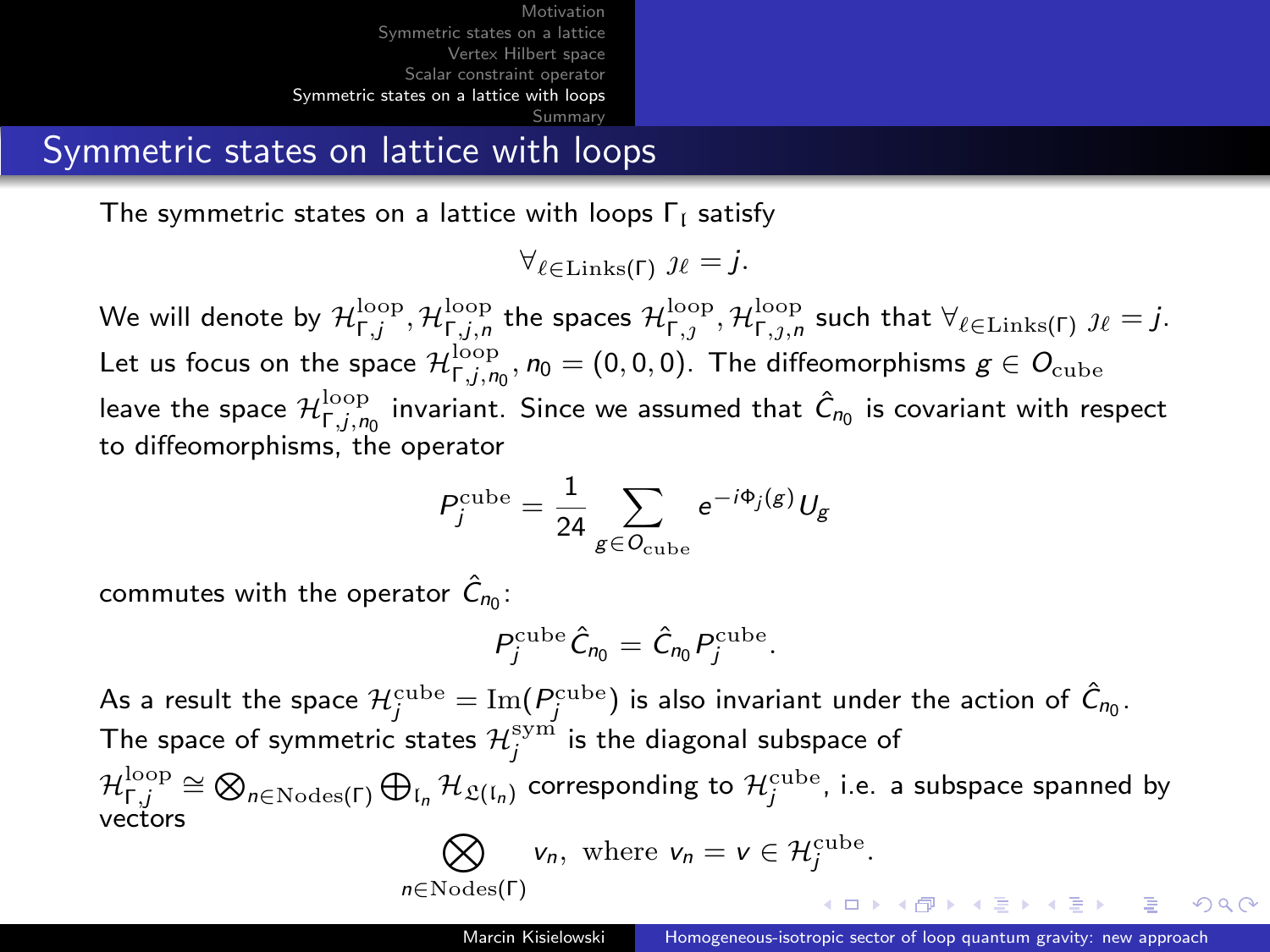

**Truncation** 

Our goal will be to look for the eigenstates numerically. To this end we will truncate the invariant Hilbert space  $\mathcal{H}_{\mathsf{\Gamma},j,n}^{\mathrm{loop}}$  to loop configurations  $\mathfrak{l}_n$  with at most  $L$  loops  $(\mathfrak{L}(\mathfrak{l}_n) < L)$ , i.e. we will consider a space

$$
\mathcal{H}_{\Gamma,j,n,L}^{\text{loop}} = \bigoplus_{\mathfrak{l}_n:\mathfrak{L}(\mathfrak{l}_n)\leq L} \mathcal{H}_{\mathfrak{L}(\mathfrak{l}_n)}.
$$

Let us notice that this truncation is compatible with the symmetry reduction. This means that the projection operator  $P^{\rm cube}_j$  leaves the subspace  $\mathcal{H}^{\rm loop}_{\Gamma,j,n,L}$  invariant. As a result we introduce symmetry reduced truncated space:

$$
\mathcal{H}^{\text{cube}}_{j,L} = P^{\text{cube}}_j(\mathcal{H}^{\text{loop}}_{\Gamma,j,n,L}).
$$

For  $j = \frac{1}{2}$  this truncation can be viewed as a truncation in the volume (see M.K. Class.Quant.Grav. 38 (2021) 19, 195023).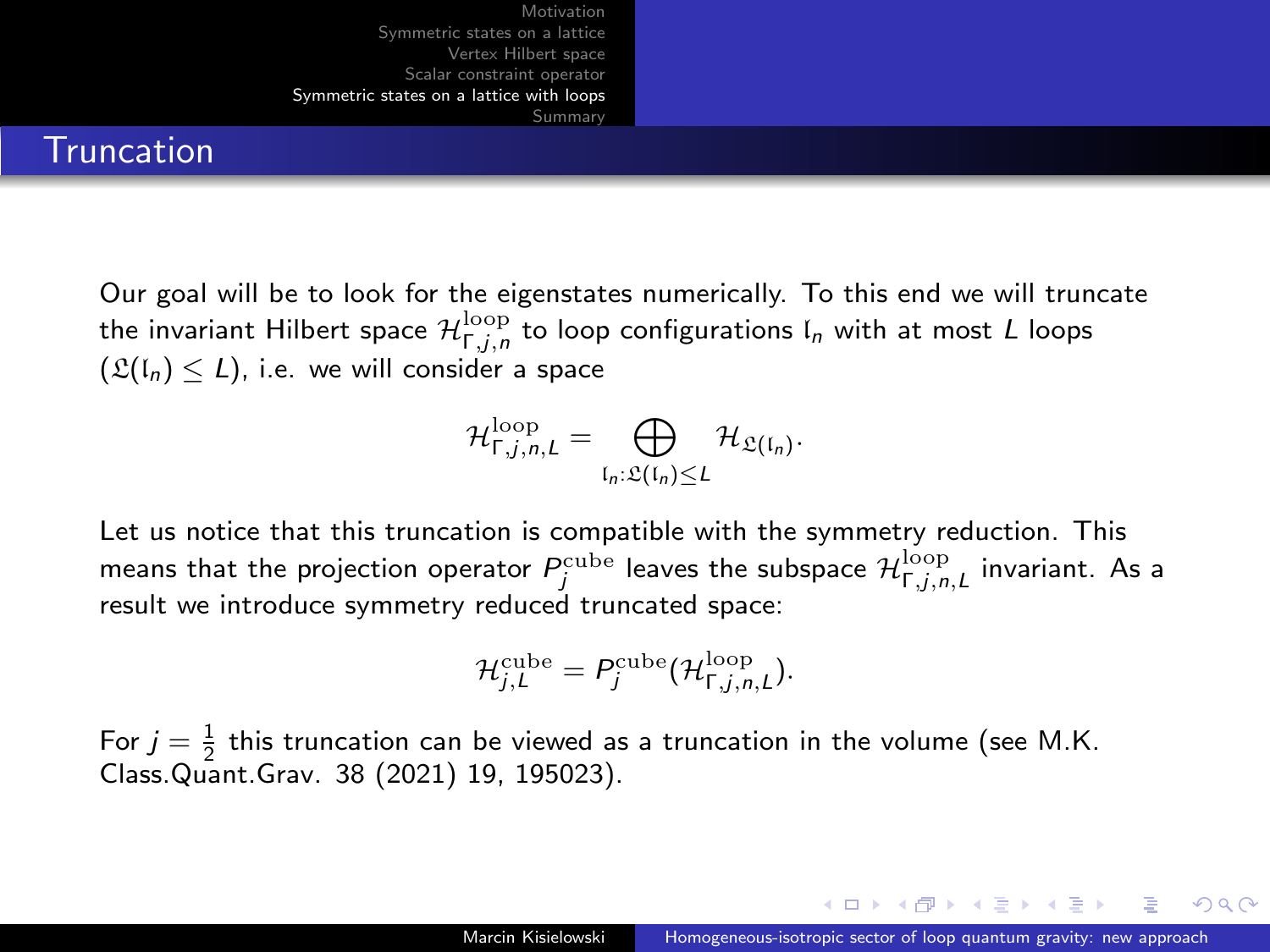# The space  $\mathcal{H}^{\text{cube}}_{j,L}$

The action of the diffeomorphisms  $g \in O_{\text{cube}}$  on the spin-network states induces an action in  $\mathcal{H}_{\Gamma,j,n_0}^{\text{loop}} = \bigoplus_{\mathfrak{l}_{n_0}} \mathcal{H}_{\mathfrak{L}(\mathfrak{l}_{n_0})}$ :

$$
U_g(\mathfrak{l}_{n_0},\iota_{n_0})=(g\cdot\mathfrak{l}_{n_0},R(g)\iota_{n_0}).
$$

The action of  $g$  on  $\mathfrak l$  is the following:

$$
(g \cdot \mathfrak{l})(I, J) = \begin{cases} \mathfrak{l}(g^{-1}(I), g^{-1}(J)), & \text{if } g^{-1}(I) < g^{-1}(J) \\ \mathfrak{l}(g^{-1}(J), g^{-1}(I)) & \text{otherwise.} \end{cases}
$$

The action of g on an intertwiner  $\iota$  is:

$$
R(g)\iota = (-1)^{2l\,F(g,\mathfrak{l})}\tilde{\sigma}_g \cdot \iota.
$$

Knowing the action of  $O_{\mathrm{cube}}$  on  $\mathcal{H}_{\Gamma,j,n_0}^{\mathrm{loop}}$  we can write the action of the projection operator  $P^{\text{cube}}_j$  on a vector  $(\mathfrak{l}, \iota) \in \mathcal{H}_{\mathsf{F}, j, n_0}^{\text{loop}}$ :

$$
P_j^{\text{cube}}(\mathfrak{l},\iota)=\frac{1}{24}\sum_{g\in O_{\text{cube}}}e^{-i\Phi_j(g)}(g\cdot\mathfrak{l},R(g)\iota).
$$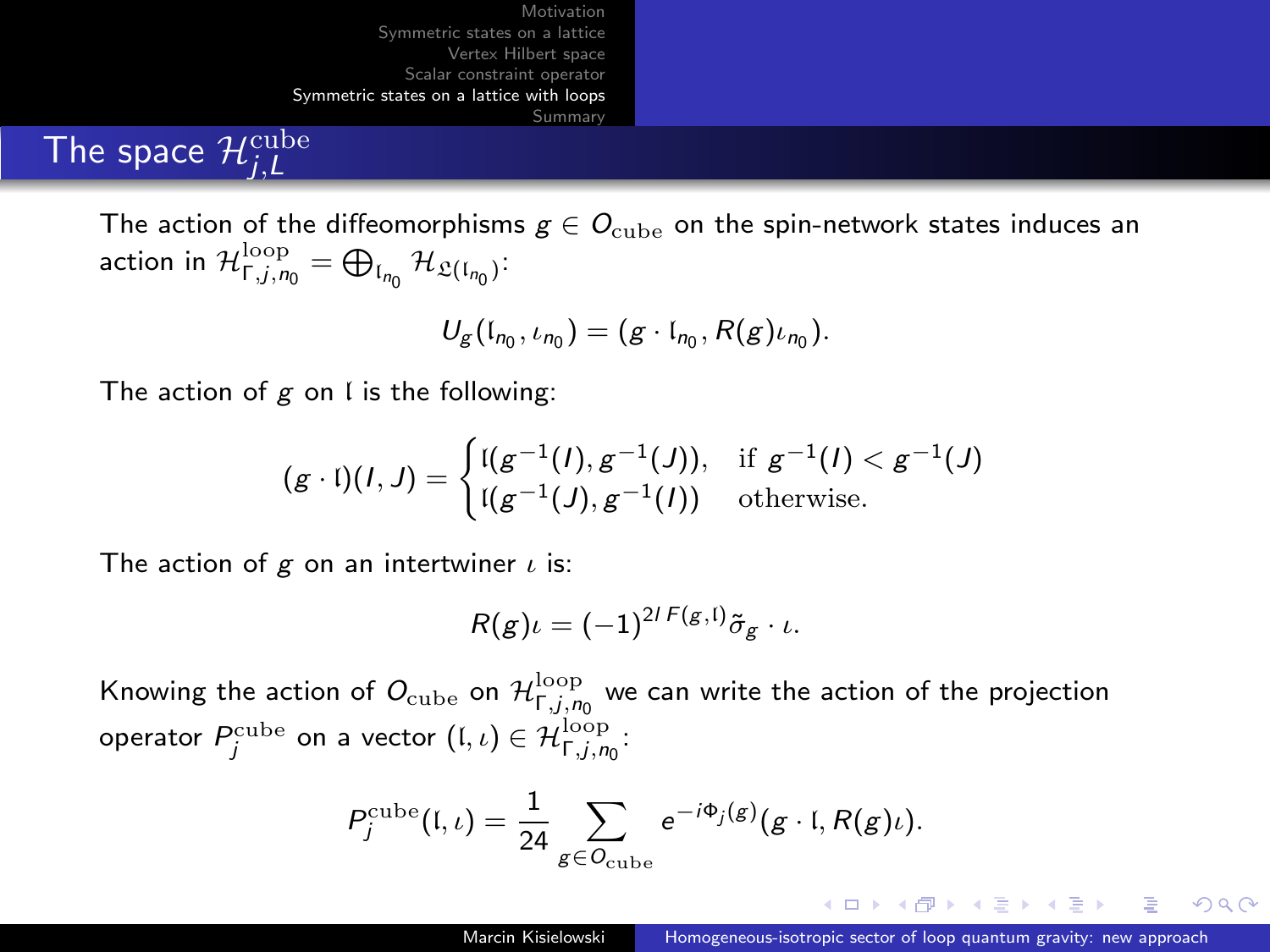# Dimension of  $\mathcal{H}^{\text{cube}}_{j,L}$



 $\left\{ \left\vert \left\langle \left\langle \left\langle \mathbf{q} \right\rangle \right\rangle \right\rangle \right\vert \left\langle \mathbf{q} \right\rangle \right\vert \left\langle \mathbf{q} \right\rangle \right\vert \left\langle \mathbf{q} \right\rangle \right\vert \left\langle \mathbf{q} \right\rangle \right\vert$ 

 $299$ 

Ε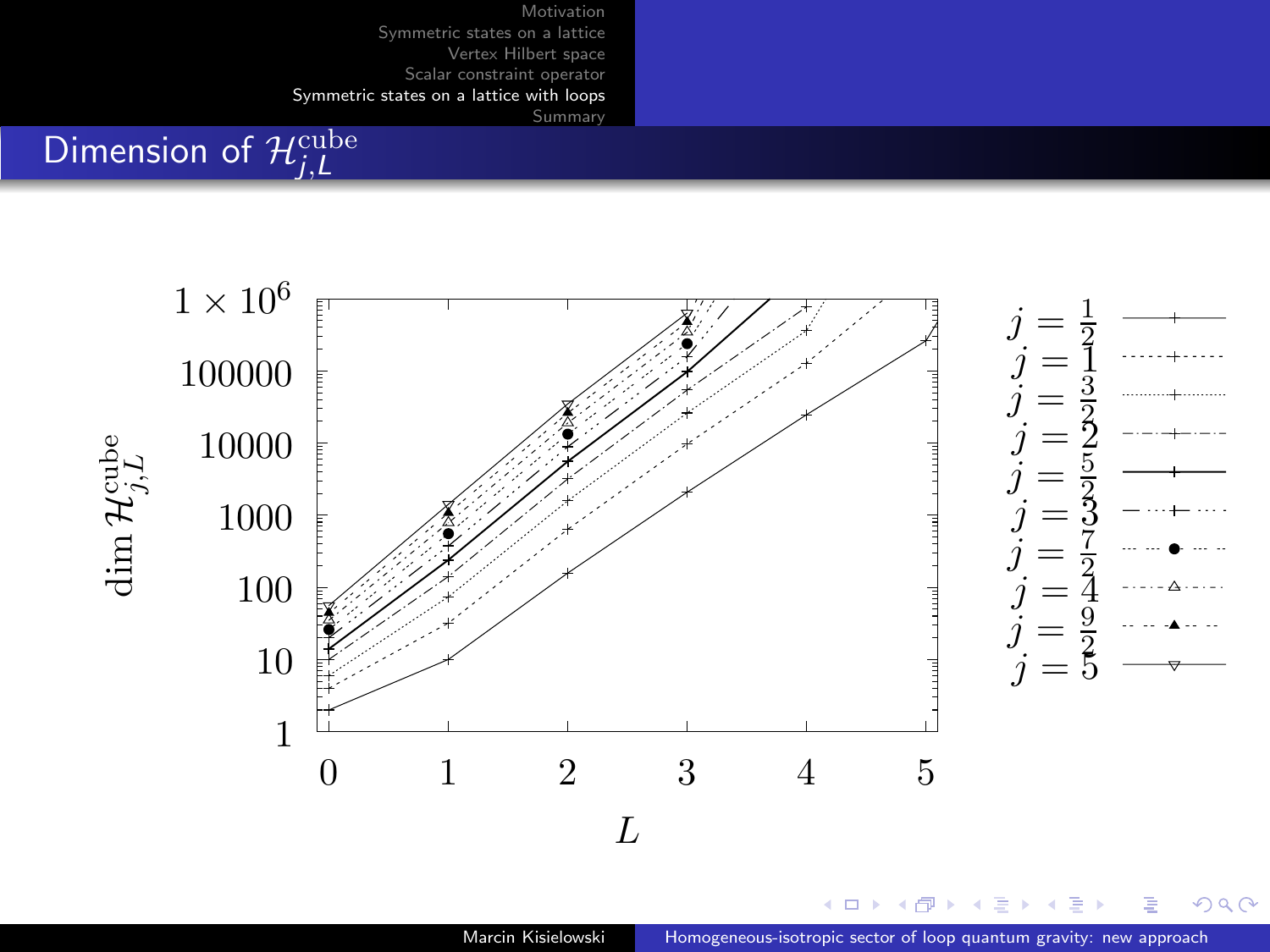[Summary](#page-30-0)

#### The rate of symmetry reduction



The rate of symmetry reduction  $r(j, L)$  will be defined to be the ratio of the dimensions of the spaces  $\mathcal{H}_{\text{loops}}^{j,l}$  and  $\mathcal{H}_{\text{cube}}^{j,l}$ .

$$
r(j, L) = \frac{\dim \mathcal{H}_{\Gamma, j, n_0, L}^{\text{loop}}}{\dim \mathcal{H}_{j, L}^{\text{cube}}}.
$$

 $QQ$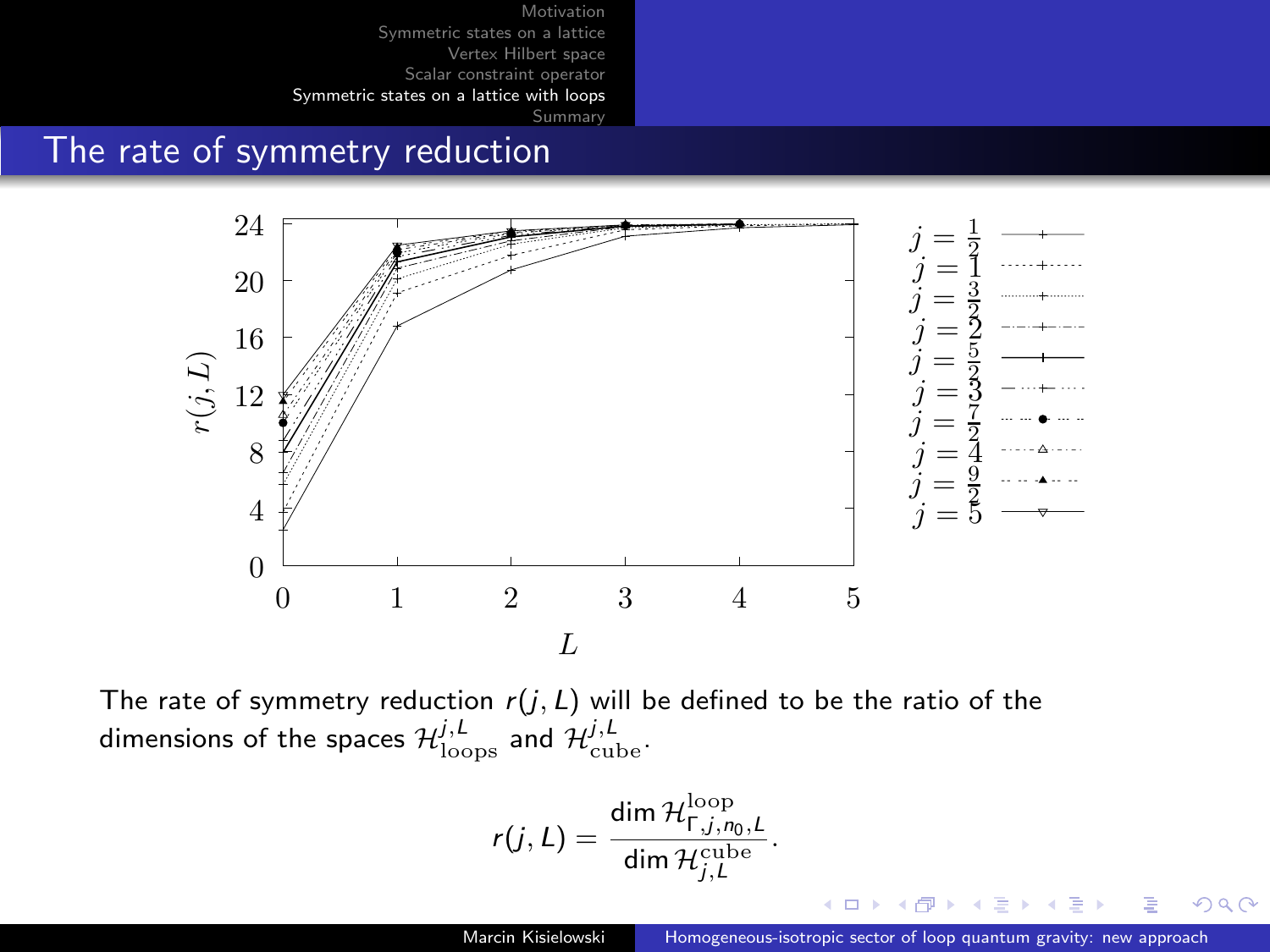# <span id="page-30-0"></span>Section 6

**[Summary](#page-30-0)** 

Marcin Kisielowski [Homogeneous-isotropic sector of loop quantum gravity: new approach](#page-0-0)

メロトメ 御 トメ ミトメ ミト

毛し  $299$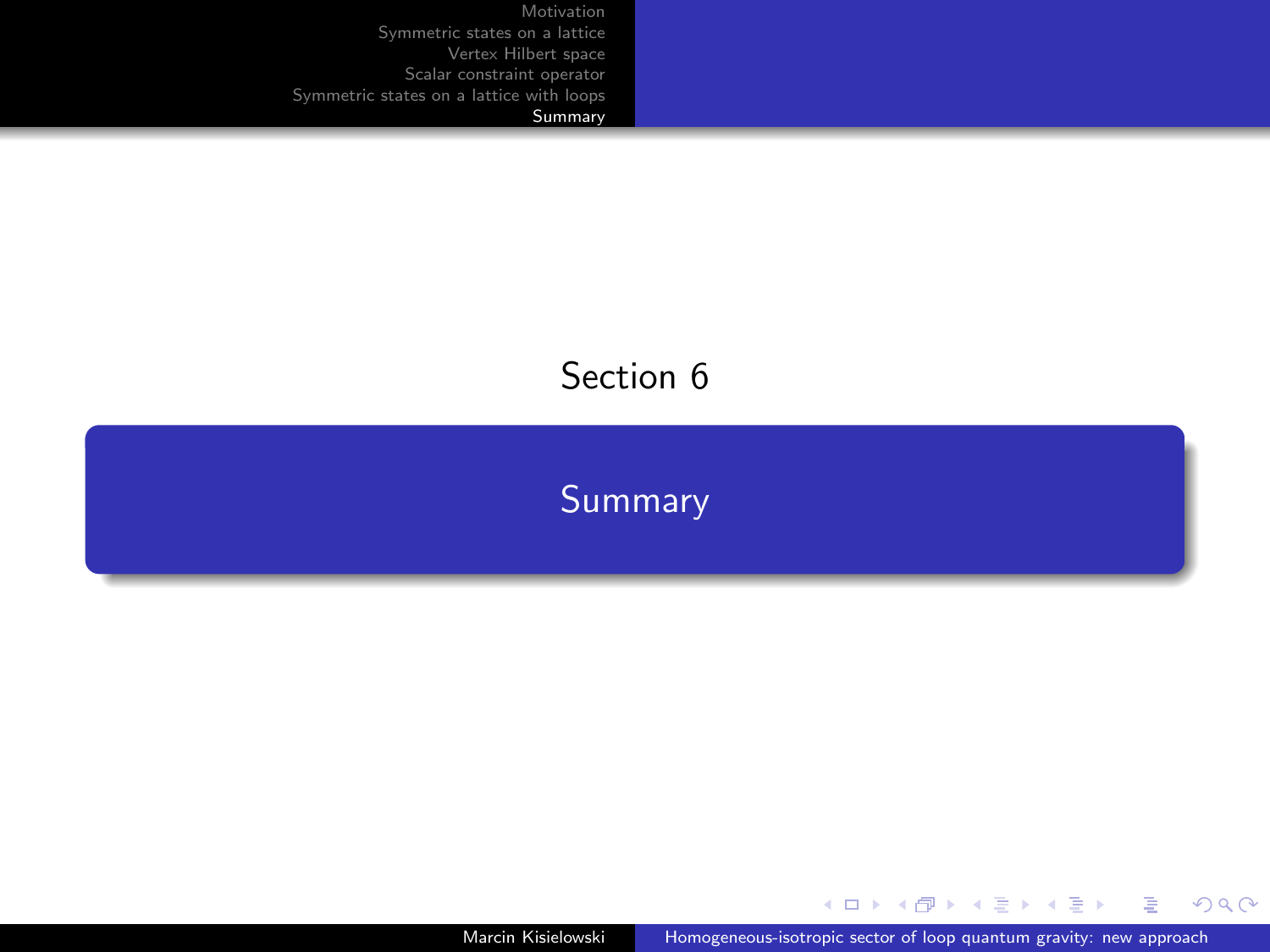#### Summary & Discussion

- The restriction to homogeneous-isotropic sector of Loop Quantum Gravity that we proposed leads to substantial reduction of the degrees of freedom. From the plethora of spin-network states defined on cubical lattice Γ, it restricts us to lattices with links labelled with the same spin. Moreover, it allows us to restrict the problem of diagonalization of operators  $\hat{C}_n$ ,  $n \in \text{Nodes}(\Gamma)$  to single operator  $\hat{C}_{n_0}$  at a fixed node  $n_0$ .
- The symmetry group acts non-trivially in the intertwiner spaces, leading, after averaging, to further reduction of the degrees of freedom. We have noticed that the averaging should include non-trivial phase factor to accommodate Livine-Speziale coherent intertwiners. We found, that after a truncation of the relevant Hilbert space to spin networks with not more than  $L$  loops at each node, the symmetry reduction leads to almost 24 times smaller subspaces of intertwiners.
- Most diagonalization algorithms have complexity close to  $\mathcal{O}(n^3)$ , where *n* is the rank of the matrix. This means around  $10^4$  speedup compared to naive approach. The computing centre were our numerical calculation were done has  $3 \cdot 10^4$  cores. This roughly speaking means that instead of running a diagonalization program using all resources of our computing centre, we could just run the program on our laptop.

イロ トラ 相 トラ ミ ヨ トラ ヨ ト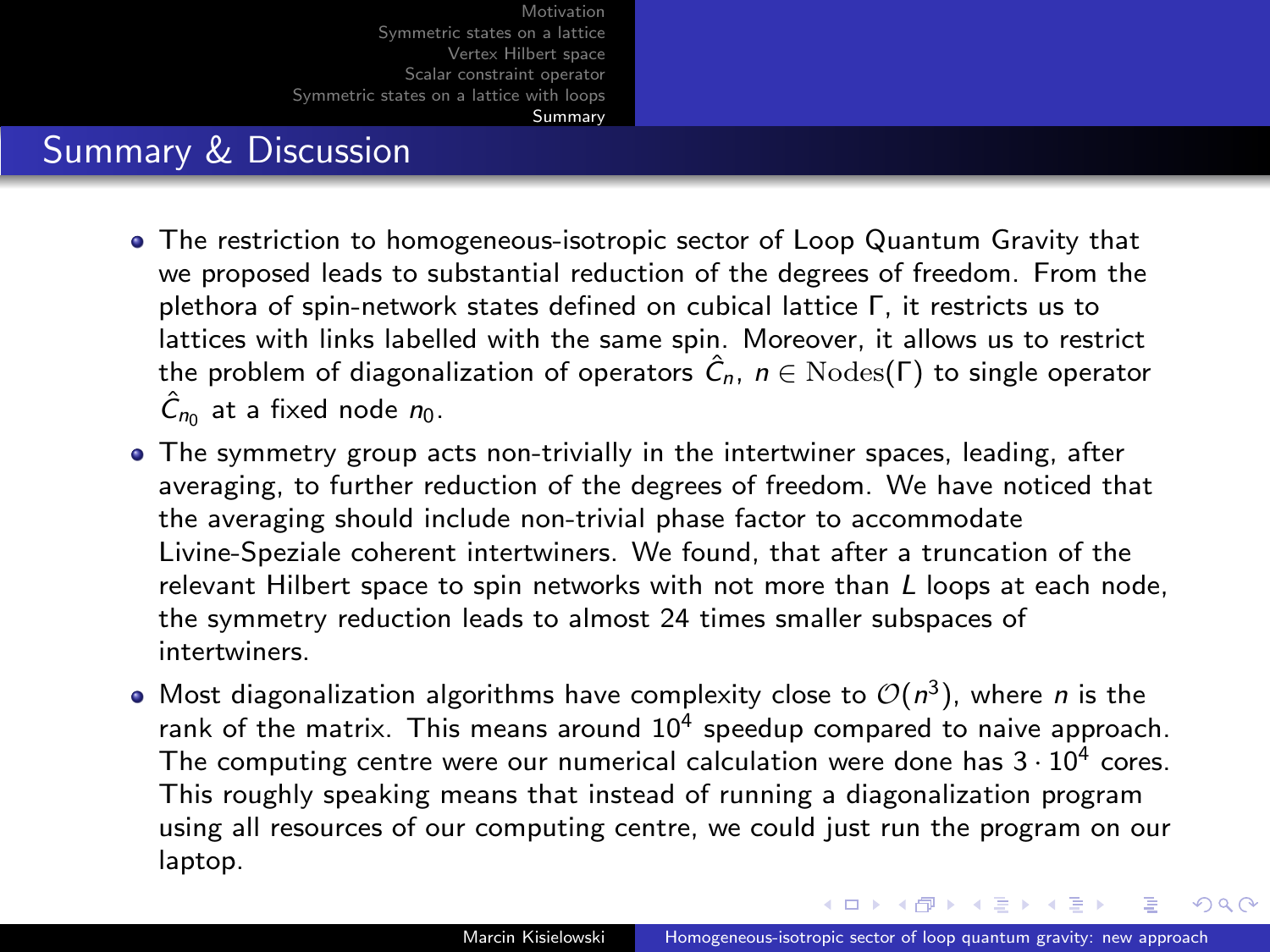#### **Outlook**

- $\bullet$  We hope that this speedup will allow us to find eigenstates of the operators  $\hat{C}_{\check{v}}$ . We realize that the truncation needs further study. Our result from [Kisielowski M, Class.Quant.Grav. 38 (2021) 19, 195023] suggests that it has an interpretation as a truncation in the volume. We plan to look for its justification using numerical calculations: by varying the truncation and investigating if some of the eigenvalues converge when the number of loops (or volume cut-off) increases.
- Knowing some eigenstates we could construct coherent states analogous to coherent states in LQC and investigate their stability under quantum dynamics generated by the physical Hamiltonian.
- $\bullet$  Let us also note that although the analysis is focused on finding eigenstates of  $\hat{C}_x$ in the homogeneous-isotropic sector, the results have important impact on the spin-foam amplitudes we proposed in [Kisielowski M and Lewandowski J 2019 Class. Quant. Grav. 36 075006]. Our analysis in particular implies that a history of a state in  $\mathcal{H}^j_{\rm cube}$  is described by states in  $\mathcal{H}^j_{\rm cube}$ . This means that in order  $M$ of the expansion, the complexity of the problem gets roughly 24 $^{{\it M}-1}$  times smaller due to symmetry reduction.

イロ トラ 相 トラ ミ ヨ トラ ヨ ト